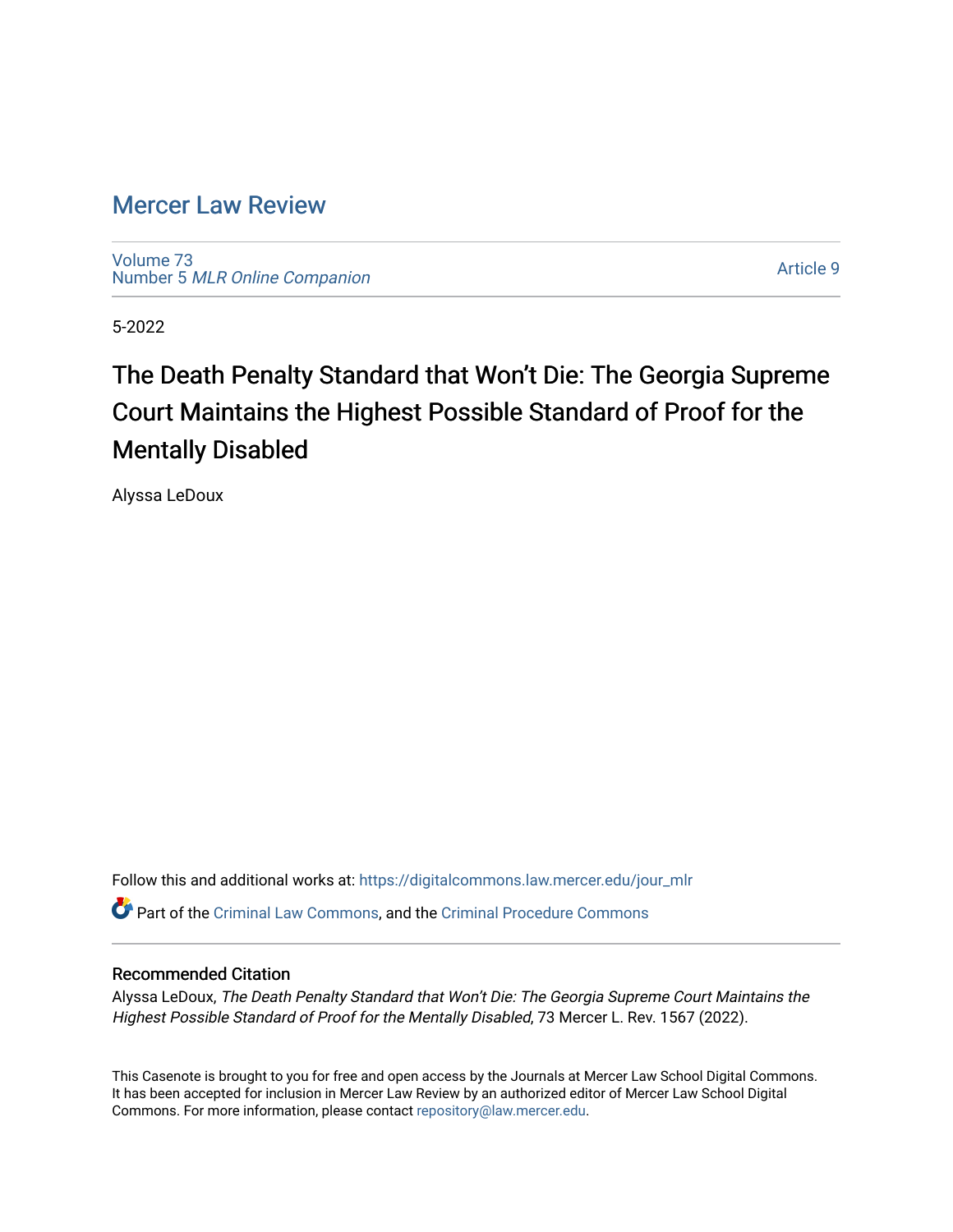# **The Death Penalty Standard that Won't Die: The Georgia Supreme Court Maintains the Highest Possible Standard of Proof for the Mentally Disabled**

# **Alyssa LeDoux\***

#### I. INTRODUCTION

Several serious issues arise when applying the death penalty to the mentally disabled. First, the social purposes served by the death penalty, retribution and deterrence, are questionable when it comes to the mentally disabled.1 Retribution by execution is reserved for those at the highest level of culpability or the highest level of conscious and depraved guilt.2 Likewise, execution is viewed as an effective deterrent on cold calculus that is not found in individuals with a mental disability.3

Second, challenges the disabled face, such as the tendency to falsely confess, the lesser ability to present a persuasive showing of mitigating factors, the lack of visible remorse, the inability to effectively assist their counsel, and others, compromise effective litigation and expose the

#### 1567

<sup>\*</sup>Thank you, Professor Ted Blumoff, for helping me select this fascinating and important case and advising me through the writing of this Casenote. Also, thank you to Douglas Comin, the Student Writing Editor, for answering my million questions and being willing to give me hard feedback, and Zac Mullinax, my peer reviewer, for voluntarily reviewing my work multiple times. Finally, thank you to my parents and sister Erin for being right all along.

<sup>1.</sup> Atkins v. Virginia, 536 U.S. 304, 318-19 (2002).

<sup>2</sup>*. Id.* at 319.

<sup>3</sup>*. Id*. at 319-20. The reasoning is that higher severity of punishment will create reluctance in those considering murderous crimes, which requires certain abilities to logically reason, process, understand, and control impulses (abilities lacking in the mentally disabled thereby nullify any deterrent effect). *Id*.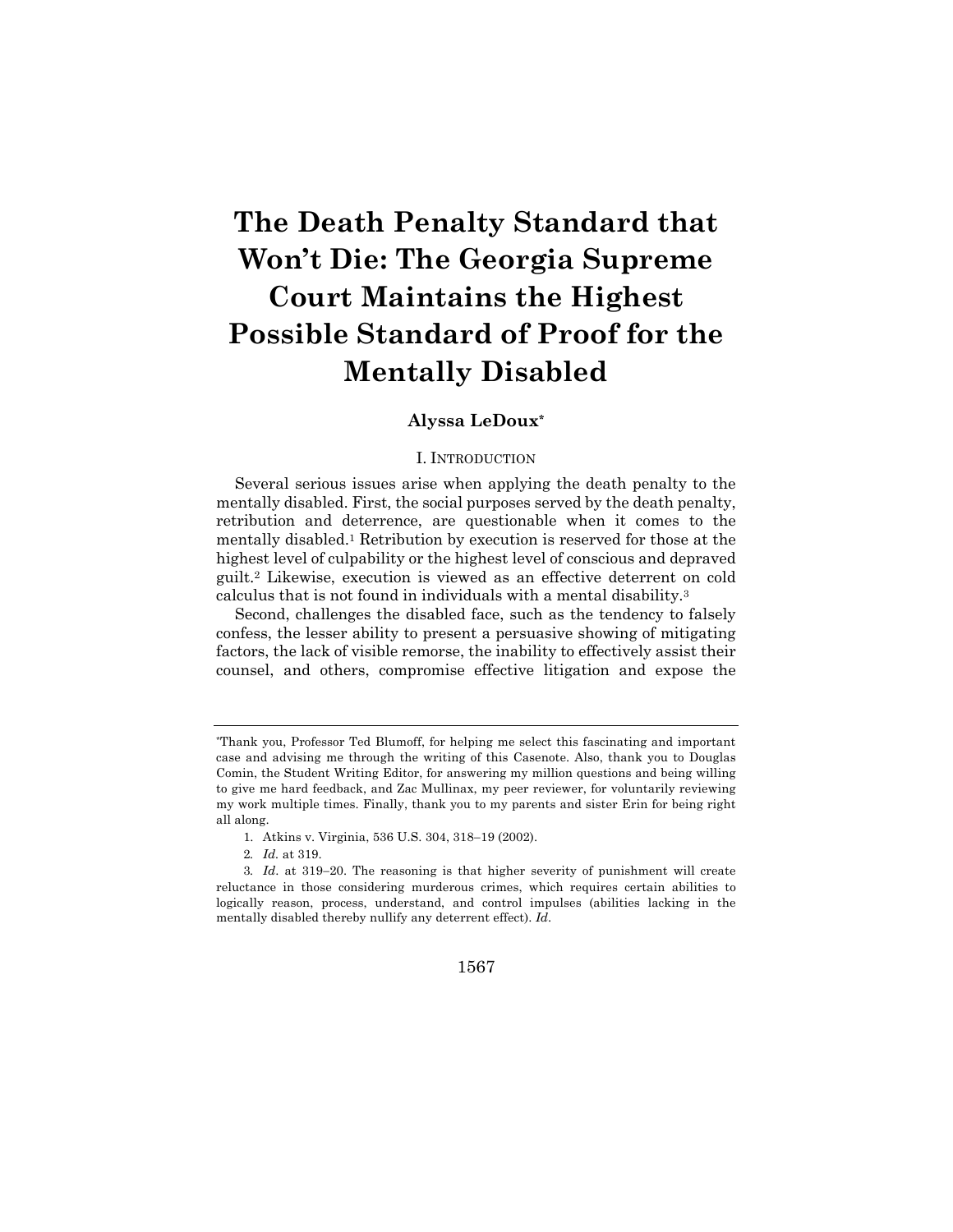mentally disabled to a higher risk that the death penalty will be imposed erroneously.4

For Georgia, *Young v. State*<sup>5</sup> is the most recent case dealing with executing the mentally disabled, adding to what has been a divisive stream of caselaw since the early 70s. Georgia mandated the protection of the mentally disabled early on but imposed the highest standard possible to prove that disability.6 Over the decades, jurisprudence from the Supreme Court of the United States has made maintaining this standard difficult, but the divided Georgia Supreme Court has held firm.

### II. FACTUAL BACKGROUND

Rodney Young broke into his ex-girlfriend's home, bound her son, Gary Jones, to a chair and beat him to death with a hammer and butcher knife, leaving his skull fractured, his eye out of socket, and his body lying in a pool of glass and blood.7 He was tried and convicted, and in his defense Young claimed guilty but mentally disabled—which would, if found to be true, disqualify him for the death penalty.8 The jury, however, was not convinced and convicted Young of murder aggravated by burglary and outrageous, inhumane torture showing Young's depravity of mind.9 The jury sentenced Young to death.10

In Georgia, to be found exempt from the death penalty due to mental disability, the defendant needs to establish that mental disability "beyond a reasonable doubt."11 On appeal to the Georgia Supreme Court, the court reviewed Young's presented testimony from staff at his old high school showing he struggled in high school with academics and sports and attended special education.12 Young argued in his appeal that the standard of proof, beyond reasonable doubt, is unconstitutionally high and contradicts recent Supreme Court of the United States's decisions meant to protect all mentally disabled from execution.13 The Georgia Supreme Court affirmed Young's convictions and reinforced the ruling that currently stands in Georgia: the Georgia Constitution does not

- 6*. Id.* at 88, 860 S.E.2d at 768–69.
- 7*. Id.* at 73, 860 S.E.2d at 759.
- 8*. Id.*
- 9*. Id.* at 122, 860 S.E.2d at 790.
- 10*. Id.* at 71, 860 S.E.2d at 758.
- 11*. Id.* at 74, 860 S.E.2d at 759.
- 12*. Id.* at 73, 860 S.E.2d at 759.
- 13*. Id.* at 90–92, 860 S.E.2d at 770–71.

<sup>4</sup>*. Id.* at 320–21.

<sup>5.</sup> 312 Ga. 71, 860 S.E.2d 746 (2021).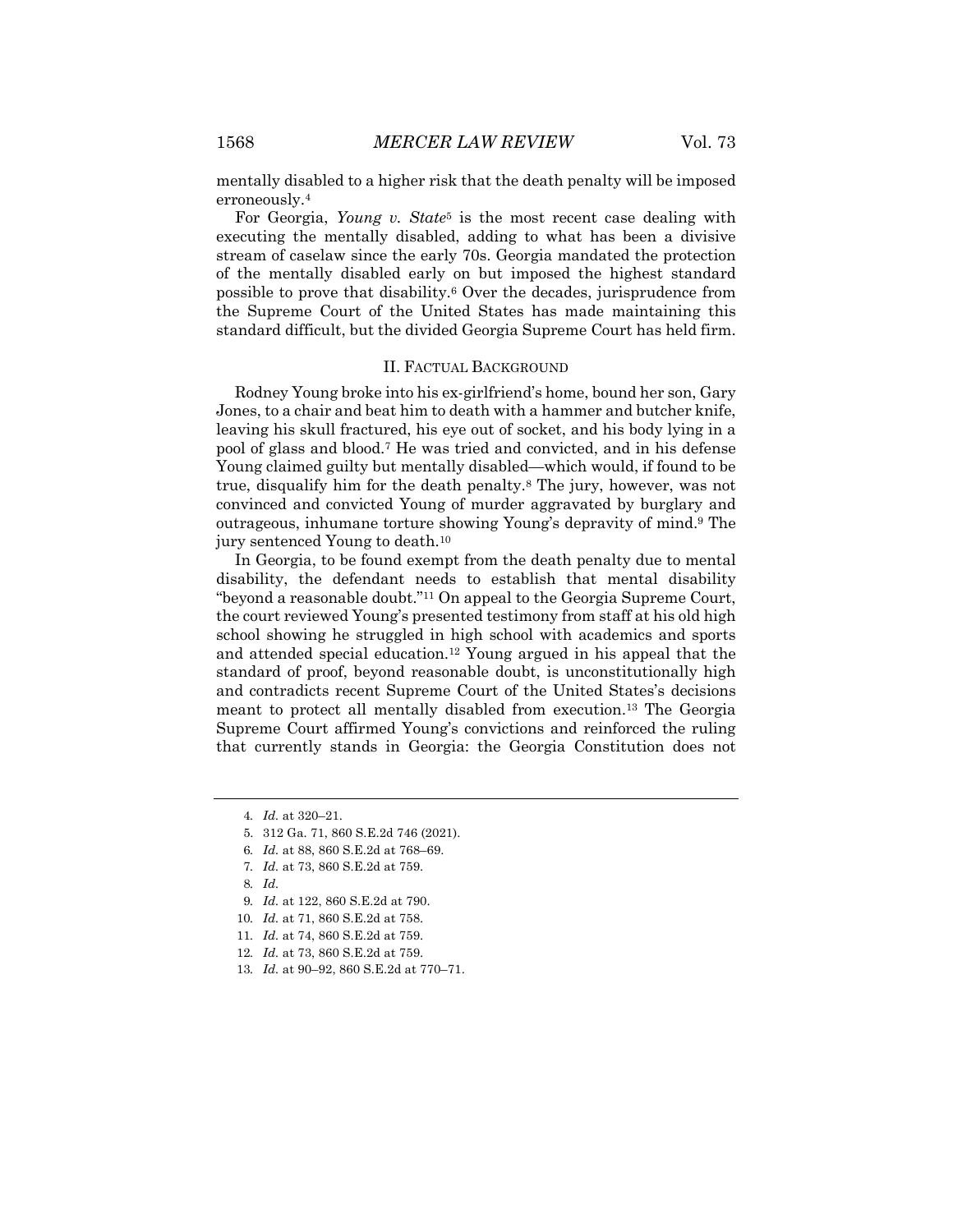preclude requiring the mentally disabled to prove their disability beyond reasonable doubt.14

# III. LEGAL BACKGROUND

Criminal prosecution always bears a margin of error that risks either letting the guilty go free or the innocent pay for a crime they did not commit.15 The Fifth16 and Fourteenth17 Amendments to the United States Constitution reflect the preference for the former—that no individual should lose their liberty unless the prosecution has convinced the factfinder of the individual's guilt.18 The risk of convictions relying on error is protected against by the requirement that the government prove guilt "beyond a reasonable doubt," the highest standard of proof, for all criminal proceedings.19 Beyond a reasonable doubt indicates that the factfinder should feel the highest degree of confidence in the conviction as opposed to feeling it is either more than likely or just possible.20

In addition, the Eighth Amendment<sup>21</sup> declares that no cruel or unusual punishments shall be inflicted.22 The U.S. Supreme Court in *Weems v. United States*<sup>23</sup> defined cruel and unusual to include usual punishments dealt out excessively or disproportionately to the offense; the law limits

20*. See Winship*, 397 U.S. at 363–64. Thus, when evidence indicates criminal guilt it becomes the State's burden to prove it beyond a reasonable doubt and not the individual's burden to prove their innocence. Cheddersingh v. State, 290 Ga. 680, 681, 724 S.E.2d 366, 368-69 (2012).

21. U.S. CONST. amend. VIII.

22*. Id.*

23. 217 U.S. 349 (1910). Since *Weems*, "cruel and unusual" punishment has been fleshed out to include a California statute that criminalized narcotic addiction, statutes mandating life in prison for juveniles and denationalization. The Supreme Court ruled that "in the light of contemporary human knowledge, a law which made a criminal offense of such a disease would doubtless be universally thought to be an infliction of cruel and unusual punishment in violation of the Eighth and Fourteenth Amendments." Robinson v. California, 370 U.S. 660, 660 n.1, 666 (1962) (referring to California Health and Safety Code § 11721, which said, "No person shall . . . be addicted to the use of narcotics . . . . Any person convicted of violating any provision of this section is guilty of a misdemeanor and shall be sentenced to serve a term of not less than 90 days . . . in the county jail."); Miller v. Alabama, 567 U.S. 460, 465 (2012) (holding that mandating life in prison for juveniles "prevents those meting out punishment from considering a juvenile's 'lessened culpability' and greater 'capacity for change'"); Trop v. Dulles, 356 U.S. 86, 103 (1958).

<sup>14</sup>*. Id.* at 100, 860 S.E.2d at 776.

<sup>15</sup>*. In re* Winship, 397 U.S. 358, 370–71 (1970).

<sup>16.</sup> U.S. CONST. amend. V.

<sup>17.</sup> U.S. CONST. amend. XIV.

<sup>18</sup>*. Winship*, 397 U.S. at 363–64.

<sup>19</sup>*. Id*.; Addington v. Texas, 441 U.S. 418, 428 (1979).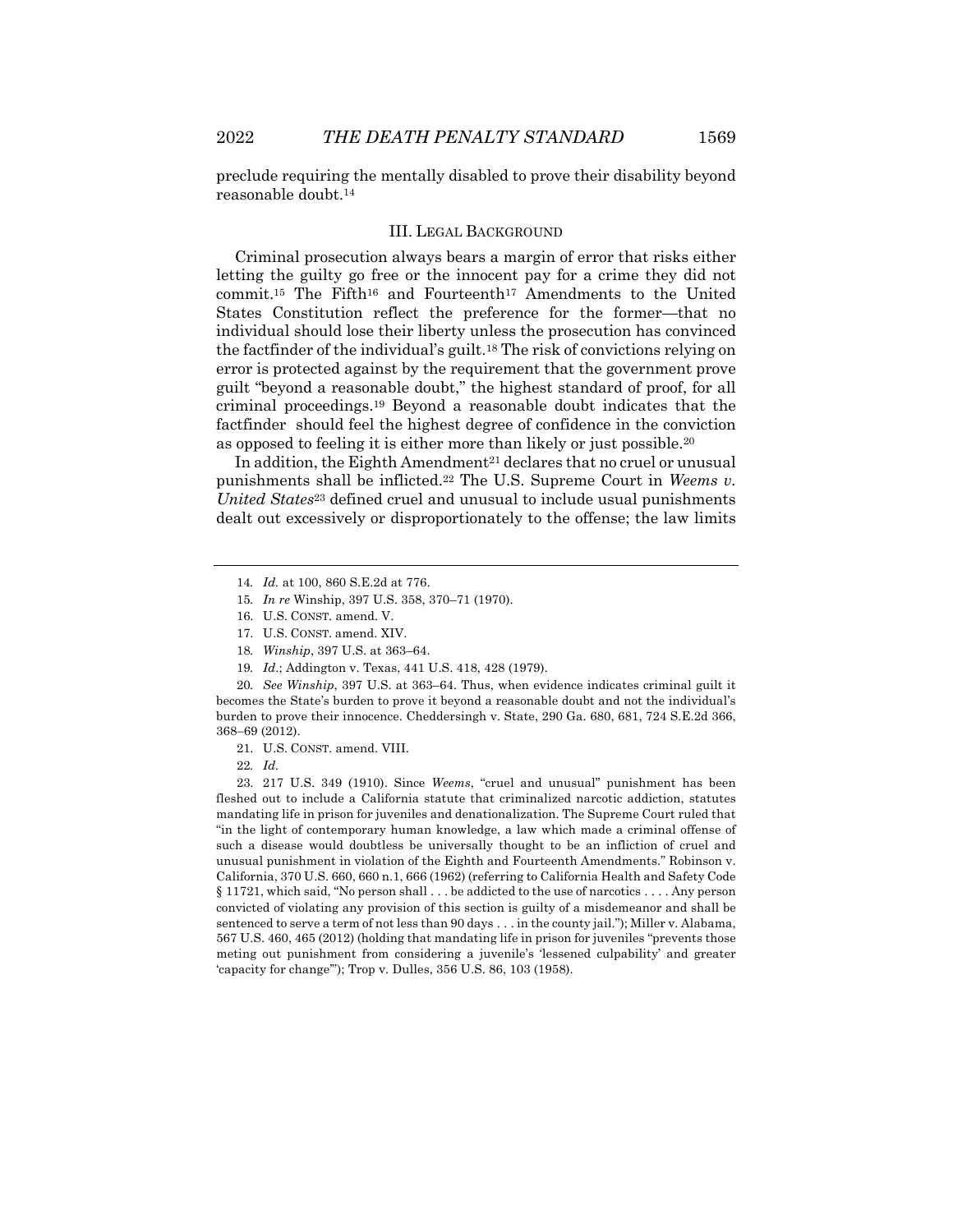cruelties in both degree and kind.24 Specifically, the Court held that the death penalty in itself is not cruel or unusual but can be if applied to inappropriate circumstances.25

# *A. A Need for Change*

In the 1950s, a change in society's views on criminals began to spread nationwide.26 Awareness of biological, social, and environmental influences revealed that criminal activity is sometimes less culpable, which put into question the deterrent and moral value of the death penalty.27 At the same time, racial disparity in those being executed became glaringly evident, which confirmed that the kind of arbitrary error the Constitution is against was indeed occurring.28 The U.S. Supreme Court's decision in *Gregg v. Georgia*<sup>29</sup> held that the death penalty is constitutional so long as states include ways to ensure imposition is never arbitrary or capricious.30 *Gregg*'s qualification for

27*. Id.* a*t* 208-09.

28*. Id.* at 228–30; *Addington*, 441 U.S. at 425; *Winship*, 397 U.S. at 363–364. Courts were put under immense pressure from other countries, the National Association for the Advancement of Colored People, Legal Defense and Education Fund, the American Civil Liberties Union state legislation, juries refusing to consider execution, and an unusually high number of habeas corpus petitions. BANNER, *supra* note 26, at 242, 244–48. Capital punishment was openly opposed by famous intellectuals, politicians, and religious organizations. *Id.* at 240, 241–42. Due to the pressure on the courts and public movements, executions halted and, in *Furman v. Georgia*, the U.S. Supreme Court finally addressed the possibility of executions being random, sentenced with inappropriate motives, and violating the Eighth Amendment. Furman v. Georgia, 408 U.S. 238, 239–40, 256, 305, 310 (1972). The Court held that the way the death penalty was being carried out constituted cruel and unusual punishment and invalidated the arbitrary application of forty states' death penalty statutes. *Id.* at 305, 312; *The History of the Death Penalty: A Timeline*, DEATH PENALTY INFORMATION CENTER, https://deathpenaltyinfo.org/stories/history-of-the-death-penaltytimeline (last visited Nov. 18, 2021). In reaction to the *Furman* ruling, most states passed new death penalty statutes laying out factors to be weighed and other more appropriate criteria to reduce the risk of error. Gregg v. Georgia, 428 U.S. 153, 179–81 (1976). *Gregg v. Georgia* eventually put an end to the ten-year moratorium. *The History of the Death Penalty: A Timeline*, *supra* note 28.

29. 428 U.S. 153 (1976).

30*. Id.* at 188, 197–98 (upholding a Georgia law that mandated individual consideration of each crime and criminal's circumstances before a jury can sentence an individual to death).

<sup>24</sup>*. Weems*, 217 U.S. at 367, 377.

<sup>25</sup>*. Weems*, 217 U.S. at 370-71.

<sup>26.</sup> STUART BANNER, THE DEATH PENALTY: AN AMERICAN HISTORY 208 (Harvard Univ. Press 2003). As early as the mid-1800s and around the time strange behavior started being attributed to natural maladies of the brain, there existed discomfort and debate about executing the mentally disabled. BANNER, *supra* note 26, at 119.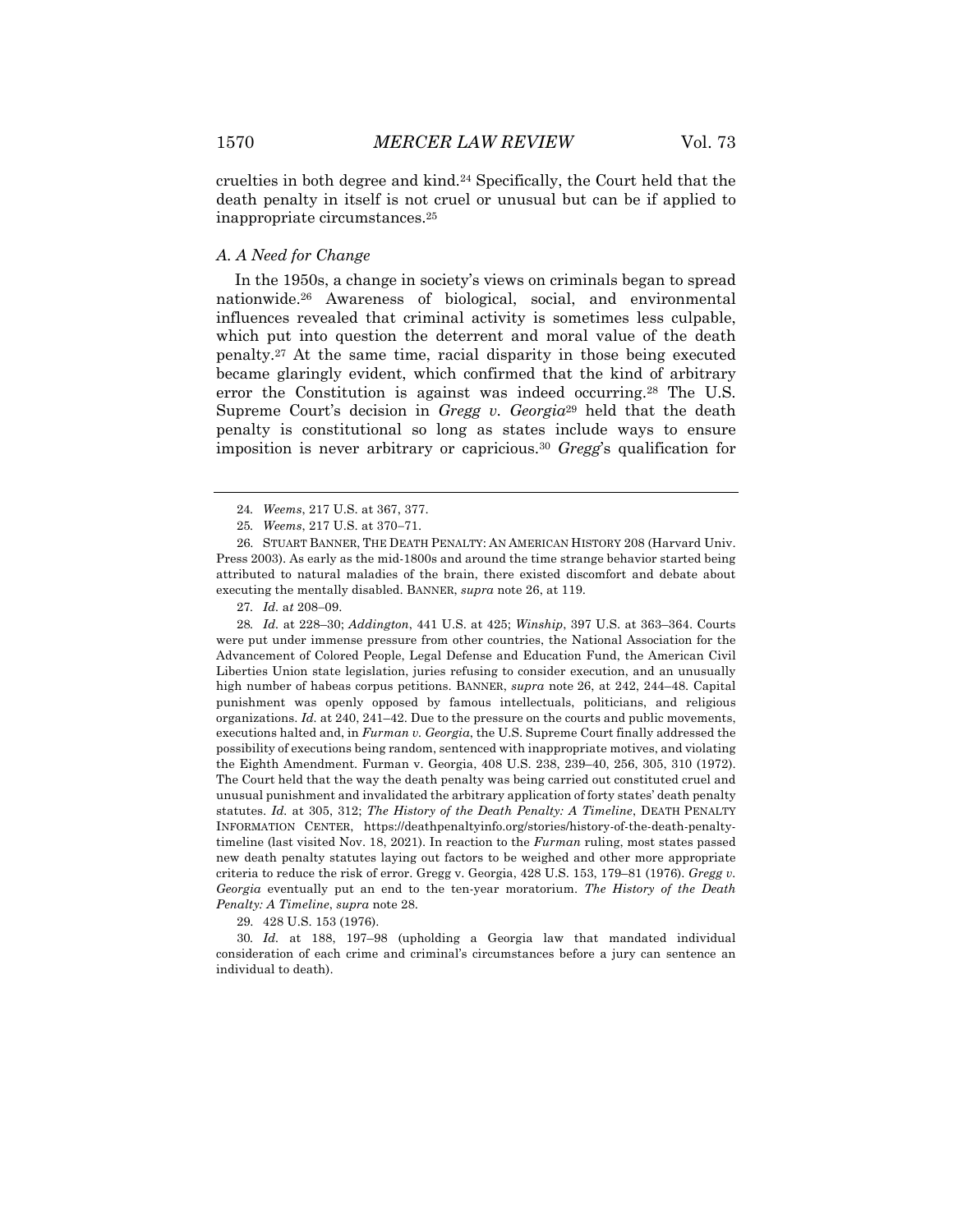states required courts lower the risk by taking mental disability into account when considering the death penalty.31

# *B. Legislative and Judicial Response*

A decade later, the public was outraged by the execution of Jerome Bowden, a convict from Georgia with an IQ of sixty-five.32 The jury convicted Bowden of murder aggravated by armed robbery, aggravated assault, and burglary.33 Bowden's IQ tested at fifty-nine as a teenager and testimony revealed limited mental abilities throughout his life.34 Public backlash demonstrated serious societal discomfort with the state executing someone who appeared so clearly mentally disabled, which caused Georgia to become the first state to outlaw execution of the mentally disabled in 1988.35 Other states followed suit and the Anti-Drug Abuse Act of 1988 (the Act)36 included a national standard barring the death sentence for certain mentally disabled people.

In 1989, the U.S. Supreme Court addressed the death sentence for the mentally disabled for the first time since the Act.37 The defendant, Johnny Penry, had the mental age of a six-year-old and the learning ability of a nine or ten-year-old, and was sentenced to death for beating, raping, and stabbing Pamela Carpenter in Texas.38 Penry was diagnosed as a child with organic brain damage and had an IQ somewhere between fifty and sixty-three, which manifested in substantial difficulty learning as a child.39 Doctors testified that at the time of the crime his mental disability made it virtually impossible for him to understand the

36. Anti-Drug Abuse Act of 1988, Pub. L. 690, § 7001(l), 102 Stat. 4181 (protecting individuals who, as a result of mental disability, are unable to understand the proceedings or cannot recognize the unlawfulness of their act); *Atkins*, 356 U.S. at 313–14.

<sup>31</sup>*. Id.* at 164, 193–95 n.44.

<sup>32.</sup> Timothy R. Saviello, *The Appropriate Standard of Proof for Determining Intellectual Disability in Capital Cases: How High is Too High?*, 20 BERKELEY J. CRIM. L. 163, 165, 168 (2015); Bowden v. State, 239 Ga. 821, 238 S.E.2d. 905 (1977).

<sup>33</sup>*. Bowden*, 239 Ga. at 821, 238 S.E.2d at 907.

<sup>34.</sup> Saviello, *supra* note 32, at 166.

<sup>35</sup>*. Id.* at 168, 169 n.35 (citing Bill Montgomery, *Who Shall Die? The Death Penalty's Last Appal–Retarded Man's Execution Stirred Protest Worldwide – Case of Jerome Bowden Discomfits Conscience*, ATL.J. AND ATL. CONST., October 13 1986, at A1) ("Virtually all of the press coverage described Jerome Bowden as 'retarded' and the Atlanta Journal Constitution, Atlanta's major newspaper, referred to him as 'retarded' in virtually every article they wrote about his case and execution."); O.C.G.A. § 17-7-131(c)(3) (2017); Lauren Sudeall Lucas, *An Empirical Assessment of Georgia's Beyond A Reasonable Doubt Standard to Determine Intellectual Disability in Capital Cases*, 33 GA. ST. U. L. REV. 553, 556 (2017).

<sup>37.</sup> Penry v. Lynaugh, 492 U.S. 302, 307 (1989).

<sup>38</sup>*. Id.* at 307-08.

<sup>39</sup>*. Id.*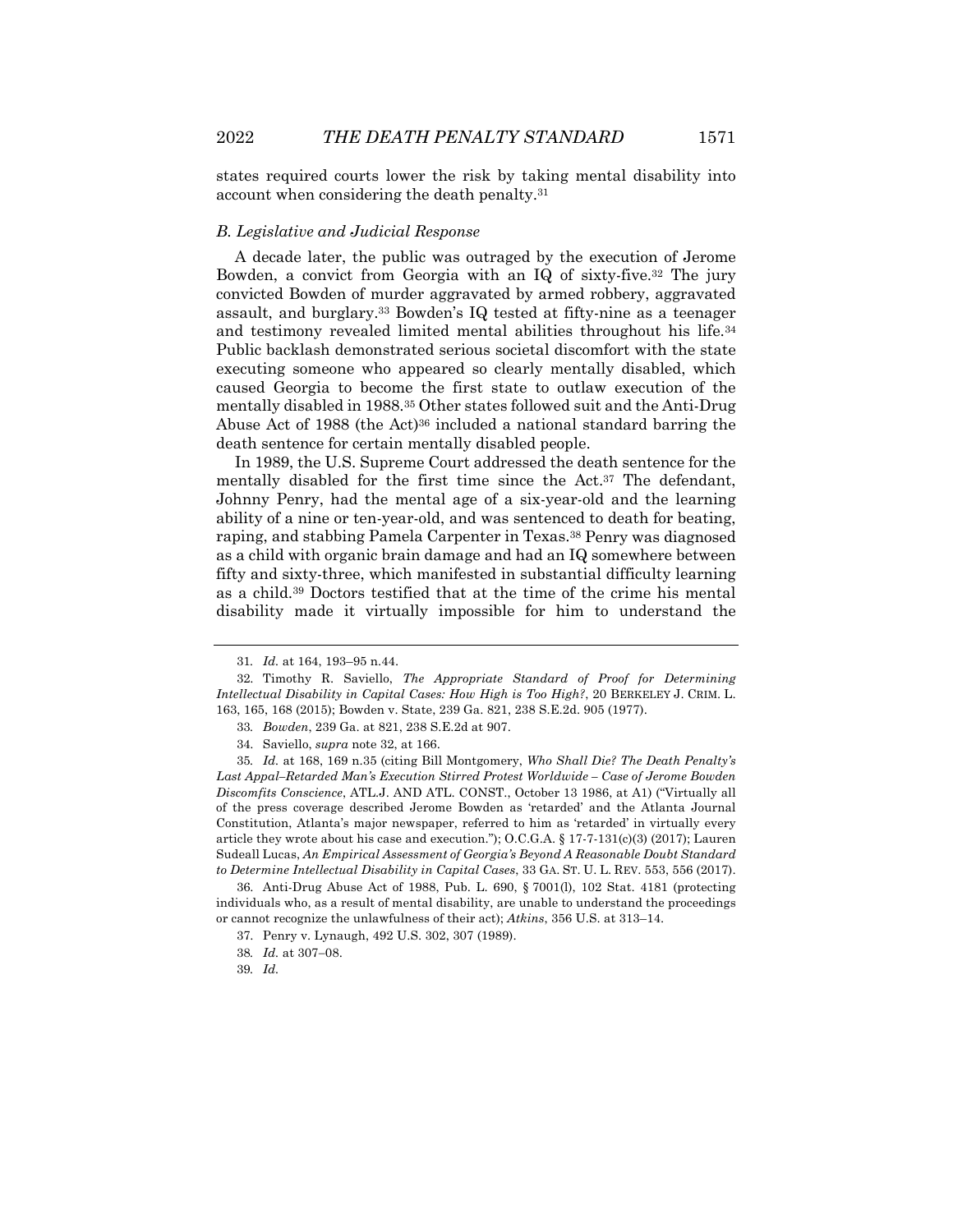wrongfulness of his actions or to conform them to the law.40 A jury sentenced Penry to death.<sup>41</sup> Despite proof of organic brain damage, the Court held it was not enough to constitute cruel and unusual punishment simply because he was mentally disabled, and affirmed his sentence.<sup>42</sup>

The same year the U.S. Supreme Court held in *Penry v. Lynaugh*<sup>43</sup> that the U.S. Constitution did not protect the mentally disabled from the death penalty, the Georgia Supreme Court held in *Fleming v. Zant*<sup>44</sup> that while the federal Constitution (and caselaw at the time) represented the minimum protection states must afford their citizens, the Georgia Constitution could offer more.45 Additionally, the Georgia court stated that the new state legislation in Georgia was the clearest evidence of a consensus in Georgia that executing the mentally disabled does not contribute to the acceptable goals of capital punishment.46 Son Fleming had been sentenced to death for murdering a police officer, but Fleming had previously applied for and been granted social security disability benefits for psychosis and organic brain damage.47 The *Fleming* case, the first claim of guilty but mentally disabled death penalty case since the new Georgia legislation, prevented the execution of Fleming, holding that he was protected from cruel and unusual punishment as newly stated under the Georgia Constitution.48

# *C. A New Standard*

In 2002, the U.S. Supreme Court tackled the *Penry* question again whether execution of a mentally disabled individual qualified as cruel and unusual punishment.49 Daryl Atkins was sentenced to death after his conviction for abduction, armed robbery, and capital murder.<sup>50</sup> Atkins and his associates abducted Eric Nesbitt at gunpoint and forced him to withdraw cash from an automated teller machine before shooting him to

- 46. Fleming v. Zant, 259 Ga. 687, 689-90, 386 S.E.2d 339, 341-42 (1989).
- 47*. Id.* at 687, 386 S.E.2d at 340.
- 48*. Id.* at 691, 386 S.E.2d at 343.
- 49. Atkins v. Virginia, 536 U.S. 304, 307 (2002).
- 50*. Id.*

<sup>40</sup>*. Id.* at 308–09.

<sup>41</sup>*. Id.* at 311.

<sup>42</sup>*. Id.* at 340. Though Penry was not found to have met the criteria, the Court agreed that a defendant's background and character are important considerations "because of the belief, long held by this society, that defendants who commit criminal acts that are attributable to a disadvantaged background, or to emotional and mental problems, may be less culpable than defendants who have no such excuse." *Id.* at 319.

<sup>43.</sup> 492 U.S. 302 (1989).

<sup>44.</sup> 259 Ga. 687, 386 S.E.2d 339 (1989).

<sup>45</sup>*. Young*, 312 Ga. at 87, 860 S.E.2d at 768.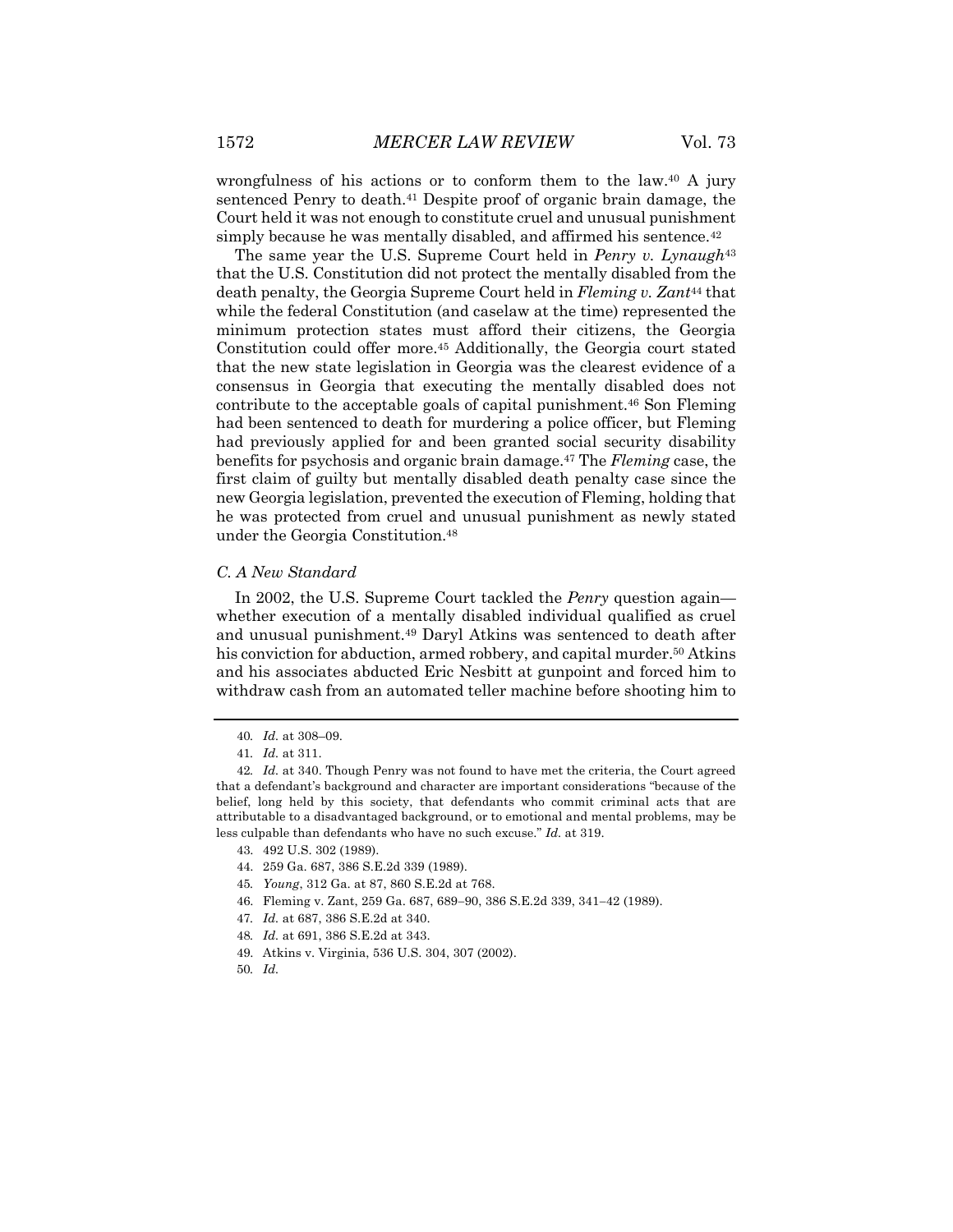death.51 The forensic psychologist found Atkins mildly mentally disabled with an IQ of fifty-nine.52 The Court in *Atkins v. Virginia* fully acknowledged the dramatic social and legislative current that had developed over the years and held that these less culpable individuals neither deserved this serious retribution nor would be effectively deterred by it.53 The Court ruled that due to the "gravity of the concerns expressed by dissenters, and in the light of the dramatic shift in the state legislative landscape[,]" taking the life of mentally disabled person is categorically prohibited.54

Georgia courts were heavily involved in the evolution leading up to *Atkins* while simultaneously wrestling with their own state resolutions. However, upon the prohibition in *Atkins*, neither the Georgia legislature nor judiciary made any procedural changes regarding the guilty but mentally disabled plea.55 Georgia is the only state to set this high of a standard of proof in this context and the only one to have the jury consider mental disability for these purposes in tandem with the consideration of the defendant's guilt.<sup>56</sup> The law states that the jury should find "beyond a reasonable doubt that the defendant is guilty of the crime charged and is with intellectual disability."57 In 2013, advocates demanded a change and presented at an informational hearing to the House Judiciary Non-Civil Committee of the Georgia General Assembly, urging that careless drafting—namely, tacking the finding of disability onto the end of a sentence—resulted in the application of the "beyond a reasonable doubt" standard to both guilt and a finding of disability.58

The Georgia Supreme Court has held firm, despite continual court splits on the constitutionality of the beyond reasonable doubt threshold to prove mental disability since its inception in Section 17-7-131 of the Official Code of Georgia Annotated. But in 2014, the U.S. Supreme Court made a critical clarification on the categorical prohibition that compromised the Georgia court's previous rationale and opened the question once again, a question the Georgia Supreme Court answered in *Young v. State*.

55. Lucas, *supra* note 35, at 559.

<sup>51</sup>*. Id.*

<sup>52</sup>*. Id.* at 308–09.

<sup>53</sup>*. Id.* at 310, 319–20 (2002).

<sup>54</sup>*. Id.* at 310, 321.

<sup>56</sup>*. Id.* at 560.

<sup>57.</sup> O.C.G.A. § 17-7-131(c).

<sup>58.</sup> Lucas, *supra* note 35, at 561; Adam Liptak, *Language Mistake in Georgia Death Penalty Law Creates a Daunting Hurdle*, N.Y. TIMES (Jan. 3, 2021), https://www.nytimes.com/2022/01/03/us/politics/supreme-court-death-penalty-intellectualdisability.html.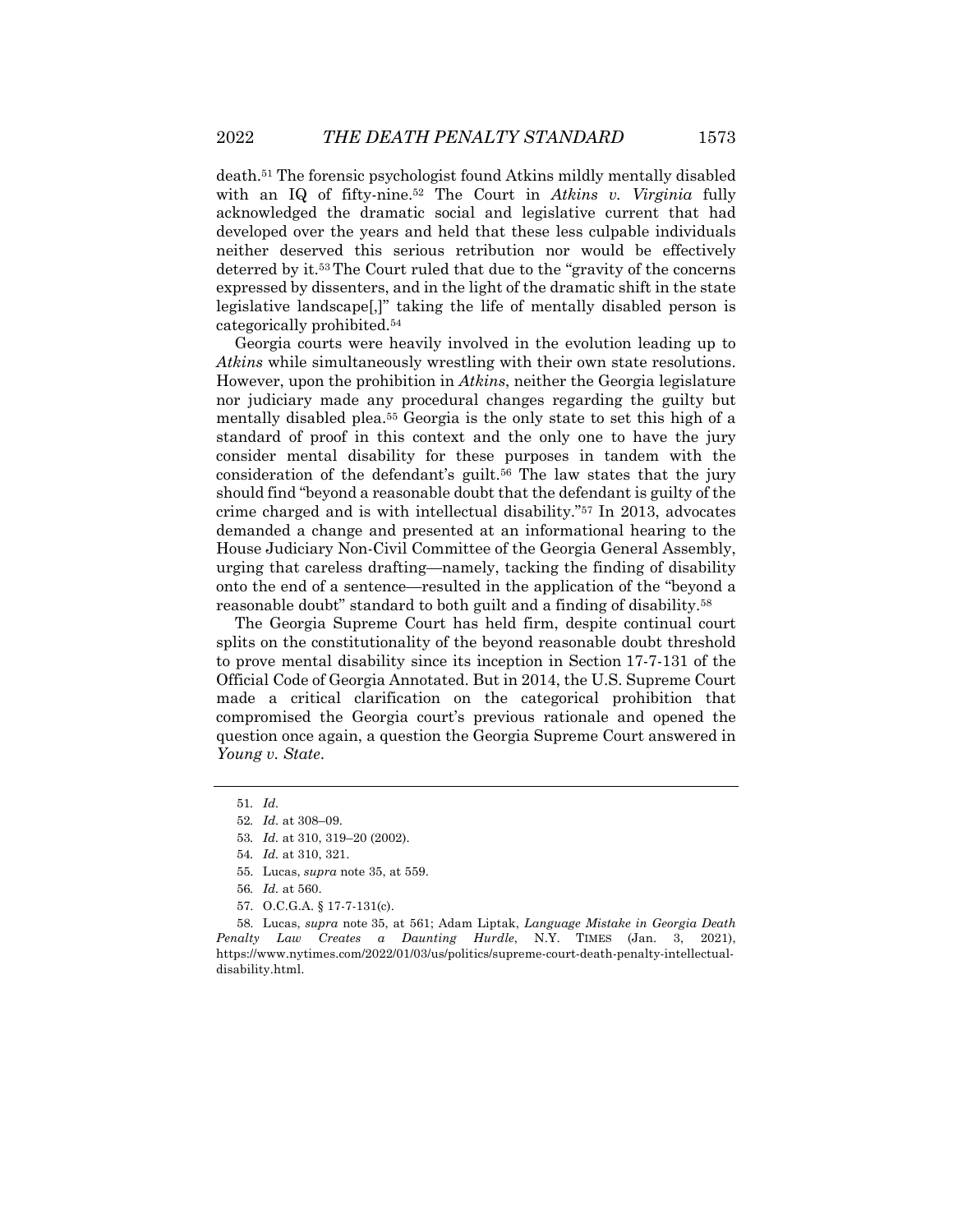#### IV. COURT'S RATIONALE

*Young* is one of many unsuccessful death penalty challenges attempting to strike down the beyond a reasonable doubt standard of proof, but the Georgia court's reasoning behind this decision makes this case more significant to the claim of guilty but mentally disabled in Georgia than any of the challenges before.59 The last time the Georgia Supreme Court upheld the standard was in *Stripling v. State*.60 Young argues the standard is unconstitutional and that the *Stripling* ruling is therefore an error which should be rectified through his case.<sup>61</sup> Instead, the court here overrules key parts of *Stripling* while introducing new justifications that reinvent the standard as a new creature, or rather, the same creature on new legs.

The court acknowledged that while Georgia was the first to pass legislation barring the execution of the mentally disabled, it has always been the only state, or one of the very few, to require those prosecuted to convince the jury of a defendant's disability beyond a reasonable doubt.<sup>62</sup> Regardless, the Court determined, Georgia's early involvement showed its inclusion in the creation of the national consensus against executing the mentally disabled, which includes the beyond a reasonable doubt standard.63

The trend towards the national consensus the court referred to culminated in *Atkins* with the final termination of executions of any mentally disabled person because of the "dramatic shift in the state legislative landscape" since *Penry* in 1989, the year after Georgia's standard was established.64 The U.S. Supreme Court established the prohibition, determining that social and political climates demanded it given the charge to "draw . . . meaning from the evolving standards of decency that mark the progress of a maturing society."65

Those evolving standards can be traced towards tighter protection for death row candidates with mental disabilities.<sup>66</sup> Policies reducing the

<sup>59</sup>*. Young*, 312 Ga. at 88, 860 S.E.2d at 769.

<sup>60.</sup> 289 Ga. 370, 371, 711 S.E.2d 665, 667 (2011); *Young*, 312 Ga. at 88, 860 S.E.2d at 769.

<sup>61</sup>*. Young*, 312 Ga. at 87, 90, 860 S.E.2d at 768, 790.

<sup>62</sup>*. Id*. at 88, 860 S.E.2d at 768-69.

<sup>63</sup>*. Id.* at 90, 860 S.E.2d at 770.

<sup>64</sup>*. Atkins*, 536 U.S. at 310.

<sup>65</sup>*. Trop*, 356 U.S. at 101.

<sup>66.</sup> According to *Winship*, the beyond a reasonable doubt standard protects the party against whom the proof is offered, which is why it has been an important standard to hold the state to in criminal proceedings. *Winship*, 397 U.S. at 362. However, in Georgia mental disability death penalty cases—where the defendant is attempting to prove mental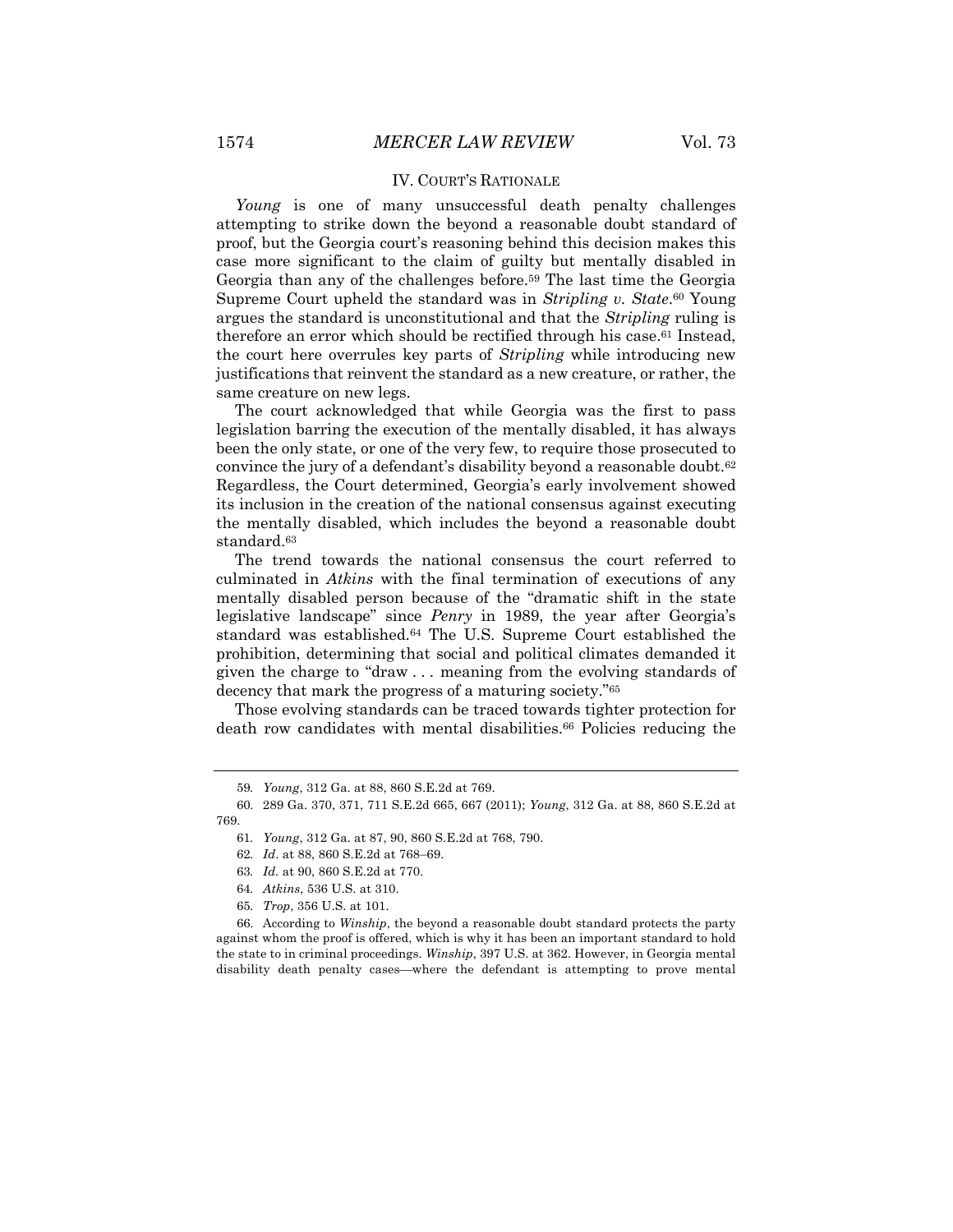risk of execution for the mentally disabled were based completely on the rise of national awareness and rejection of erroneous death penalty sentencing.<sup>67</sup> All the judicial decisions, public movements, and new legislation on this topic since the ideas started even before *Winship* finally rounded out with the recognition that society is no longer comfortable with the risk of executing any mentally disabled person and is willing to risk lessened penalties for more deserving criminals in order to protect that right.68

This consensus is what gives ground to Young's complaint. The court did not disagree with the current national values of protecting the mentally disabled, but rather Young's challenge to the efficaciousness of Georgia's implementation.69 Young made several attempts to show why the court's previous decisions force Georgia out of step with the national consensus interfering with his constitutional right as a mentally disabled

68*. Atkins*, 536 U.S. at 321. In 2005, the Supreme Court interpreted the Eighth and Fourteenth Amendments to forbid imposing the death penalty on children. Roper v. Simmons, 543 U.S. 551, 578–79 (2005). In the deciding case, *Roper v. Simmons*, several teenagers planned to take a life, broke into Shirley Crook's house, duct taped her hands and entire face, drove her to a bridge, and pushed her into the Meramec River where she drowned. *Id.* at 556–57. The instigating teen was charged with aggravated first-degree murder that involved depravity of mind and deemed inhumane and outrageously and wantonly vile. *Id.* at 557. Relying on *Atkins v. Virginia* and the Eighth Amendment, the Court ruled to protect the murderous teen from the death penalty because of the low likelihood that teenagers engage in the sort of cost-benefit analysis that assures the death penalty would be an effective means of deterrence. *Id.* at 571–72. The *Roper* decision repealed *Stanford v. Kentucky*, where the Supreme Court had refused to find a national consensus that the death penalty for sixteen-year-olds was cruel and unusual. *Id.* at 574; Stanford v. Kentucky, 492 U.S. 361, 380 (1989). The Court decided *Stanford* on the same day it decided *Penry*, which denied the mentally disabled categorical exemption from the death penalty. *Roper*, 543 U.S. at 562. Both cases were based on the same consensus that objectively society's standards did not demand an alternative conclusion. *Id.* at 574.

69*. Young*, 312 Ga. at 74, 860 S.E.2d at 759–60.

disability—the standard is ironically used against the defendant to the benefit the State instead. This may suggest that while the standard has been in use since before *Penry*, it is not in line with other states' national consensus toward allotting capital defendants with mental disabilities every possible protection in the law.

<sup>67</sup>*. Atkins*, 536 U.S. at 321 (deciding the evolving standards of decency compels the conclusion that the death penalty is excessive for the mentally disabled); Gregg v. Georgia, 428 U.S. 153, 189 (1976) (stating that justice requires consideration of character and propensities of the offender); Lockett v. Ohio, 438 U.S. 586, 604 (1978) (quoting Woodson v. North Carolina, 428 U.S. 280, 304 (1976) (stating mandatory death penalty statutes are invalid because they neglect consideration of particular circumstances)); Moore v. Texas, 137 S. Ct. 1039, 1052 (2014) (quoting Hall v. Florida, 572 U.S. 701, 705 (1990) (stating "consensus in the States provides 'objective indicia of society's standards in the context of the Eighth Amendment'")); *Addington*, 441 U.S. at 428 (stating that the use of the beyond reasonable doubt standard in criminal proceedings shows society's concerns to minimize risk of error in sentencing at the risk of letting someone guilty go free).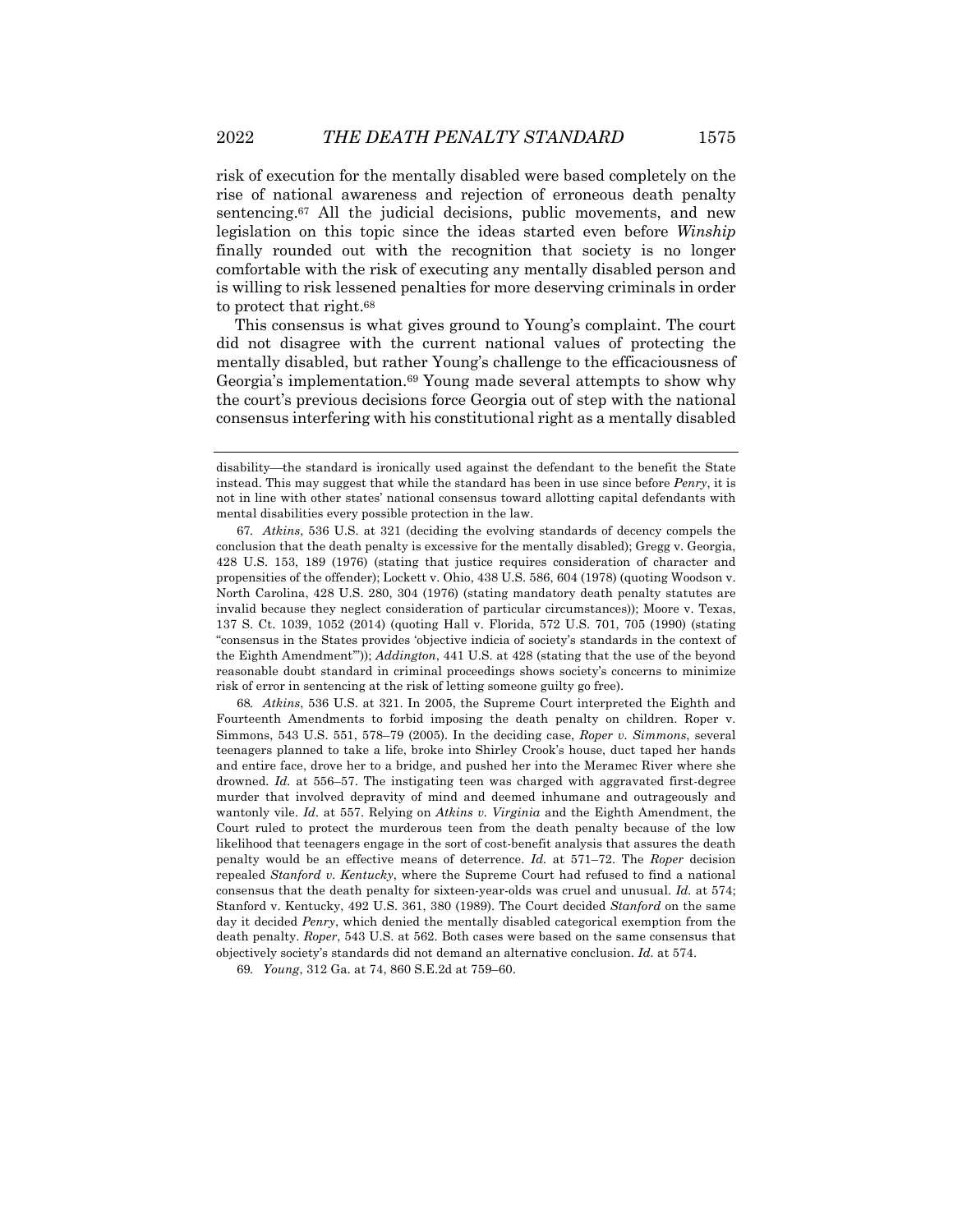person.70 These arguments are discussed in turn below, as well as the court's rationale for its rejection.

#### *A. The Substantive Mistake*

Young defended his case first by attacking the substantive aspects of the court's decision about the standard in *Stripling* from 2011 because more recent cases put those decisions in new light.71 *Atkins* held that because the mentally disabled face a special risk of wrongful execution, death is not a suitable sentence to allow a judge or jury to consider for a mentally disabled criminal.72 In *Head v. Hill*,73 the Supreme Court of Georgia held the special risks and limitations suffered by truly mentally disabled persons that the Court in *Atkins* was concerned about do not need more protection.74 *Hill* also held that those whose mental deficiencies are *significant enough* to be provable beyond a reasonable doubt fit the category protected by *Atkins*.75 In *Stripling*, the court added that the beyond a reasonable doubt standard is justified because it "served to *define* the *category* of mental [disability,]" which, at the time, was determined to be well within the constitutional purposes of the *Atkins* decision.76

74*. Id.* at 262, 587 S.E.2d at 622. The risks of the standard, it held, are sufficiently counterbalanced by Georgia's procedure for demonstrating incompetency to stand trial, which require a showing of incompetence only by a preponderance of the evidence. *Id.* The Court in *Dusky v. United States* held that if the individual is capable of consulting with a lawyer and has a rational understanding of the proceedings, they are competent and the defense of incompetency to stand trial will not protect them. Dusky v. United States, 362 U.S. 402, 402 (1960).

75*. Hill*, 277 Ga. at 262, 587 S.E.2d at 622; *Stripling*, 289 Ga. at 374, 711 S.E.2d at 669. The habeas court determined that because Hill was mildly intellectually disabled, the beyond a reasonable doubt standard created an especially high risk for erroneous execution because the defendant bore almost all the risk of error. Lucas, *supra* note 35, at 562-63. On appeal from a decision to the contrary from the Georgia Supreme Court, the United States Court of Appeals for the Eleventh Circuit agreed with the habeas court, determining that the standard would undoubtably result in the execution of mentally disabled individuals. *Id.* at 563. An en banc hearing reversed that ruling because of the lack of data to support that claim. *Id.* at 563–64. Meanwhile, three of the psychologists who had testified for the prosecution in earlier proceedings reviewed Hill's case again and determined they were wrong about their conclusion of Hill's lack of mental disability. *Id.* at 564–65. Warren Hill was executed January 27, 2015. *Id.* at 565.

76*. Stripling*, 289 Ga. at 373, 711 S.E.2d at 668 (second emphasis added).

<sup>70</sup>*. Id*. at 90, 92, 869 S.E.2d at 770–71.

<sup>71</sup>*. Id.* at 90–91, 860 S.E.2d at 770.

<sup>72</sup>*. Atkins*, 536 U.S. at 321.

<sup>73.</sup> 277 Ga. 255, 587 S.E.2d 613 (2003).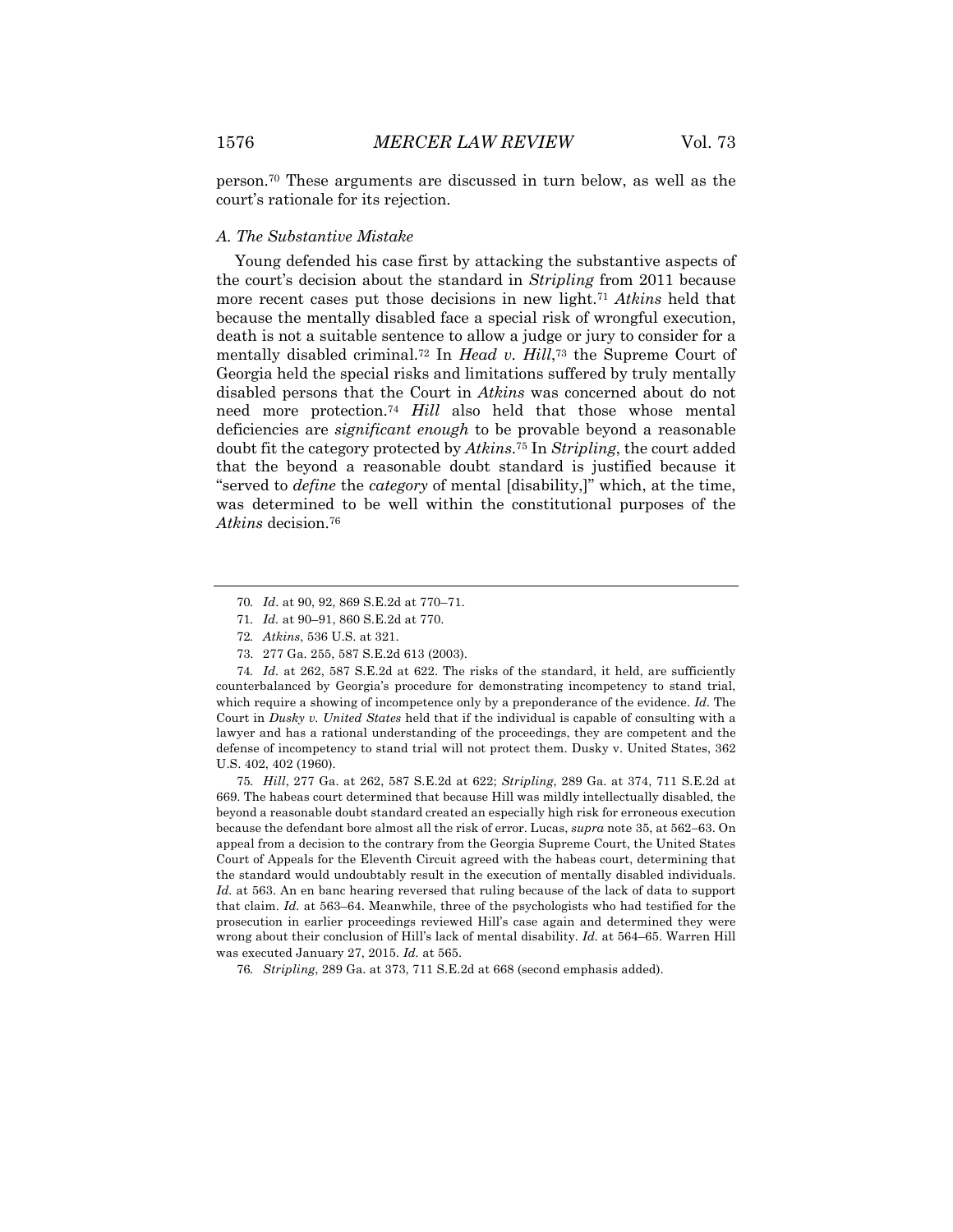However, in 2014, the U.S. Supreme Court clarified the *Atkins* holding in response to Texas and Florida's procedures being too rigid, arbitrary, and failing to protect the mildly mentally disabled. *Moore v. Texas*<sup>77</sup> established that the *Atkins* decision was meant to shield all the mentally disabled from the death penalty and that courts could not define mental disability but rather "must be 'informed by the medical community's diagnostic framework[.]'"78 The clarification in *Moore* meant that courts using their procedures to define mental disability infringes on constitutional rights against cruel and unusual punishment.79 Young argued that this clarification undermined the Georgia court's substantive use, as stated in *Stripling*, of the beyond a reasonable doubt standard.80 The court in *Young* acknowledged all these facts and stated, referring to the offending statements in *Stripling* and *Hill*, "[a]ccordingly, we disapprove anything in our prior decisions suggesting otherwise, particularly those parts of our prior decisions suggesting that 'Georgia's beyond a reasonable doubt standard further served to *define* the category of mental [disability,]'" effectively overruling *Hill* and *Stripling* on this point.81 But the court's analysis of the substantive mistake ends there.82

### *B. Purely Procedural*

In regard to procedural problems with the standard, Young next argued: (1) that the U.S. Supreme Court decisions in *Moore v. Texas* and *Hall v. Florida*<sup>83</sup> require the court's disapproval of more than just how the standard of proof has been applied substantively but the procedural standard itself, and (2) that proving mental disability is more

<sup>77.</sup> 137 S. Ct. 1039 (2014).

<sup>78</sup>*. Id.* at 1048.

<sup>79</sup>*. Id.* at 1044.

<sup>80</sup>*. Young*, 312 Ga. at 90–91, 860 S.E.2d at 770.

<sup>81</sup>*. Id.*

<sup>82.</sup> The court in *Young* disapproved of using the standard substantively to define mental disability, which *Stripling* and *Hill* showed Georgia has been doing even after the *Atkins* decision. *Id.* at 91, 860 S.E.2d at 770. Instead, the court declared that the standard should be used procedurally to provide a construct for the jury to determine if an intellectual disability exists at all, according to the medical community's definition. *Id.* Then, the court stated how procedurally Georgia is in line with *Atkins* because it has used the medical community's definitions in its statutes but neglected mentioning or instructing any changes that need to happen substantively due to the mistaken use of the standard up to that point. *Id.* at 91, 860 S.E.2d at 771. The court therefore determined that the substantive clarifications in *Moore* and *Hall* do not effect Georgia since Georgia procedurally has followed the medical community's definitions. *Id*. at 92, 860 S.E.2d at 771.

<sup>83.</sup> 572 U.S. 701 (2014).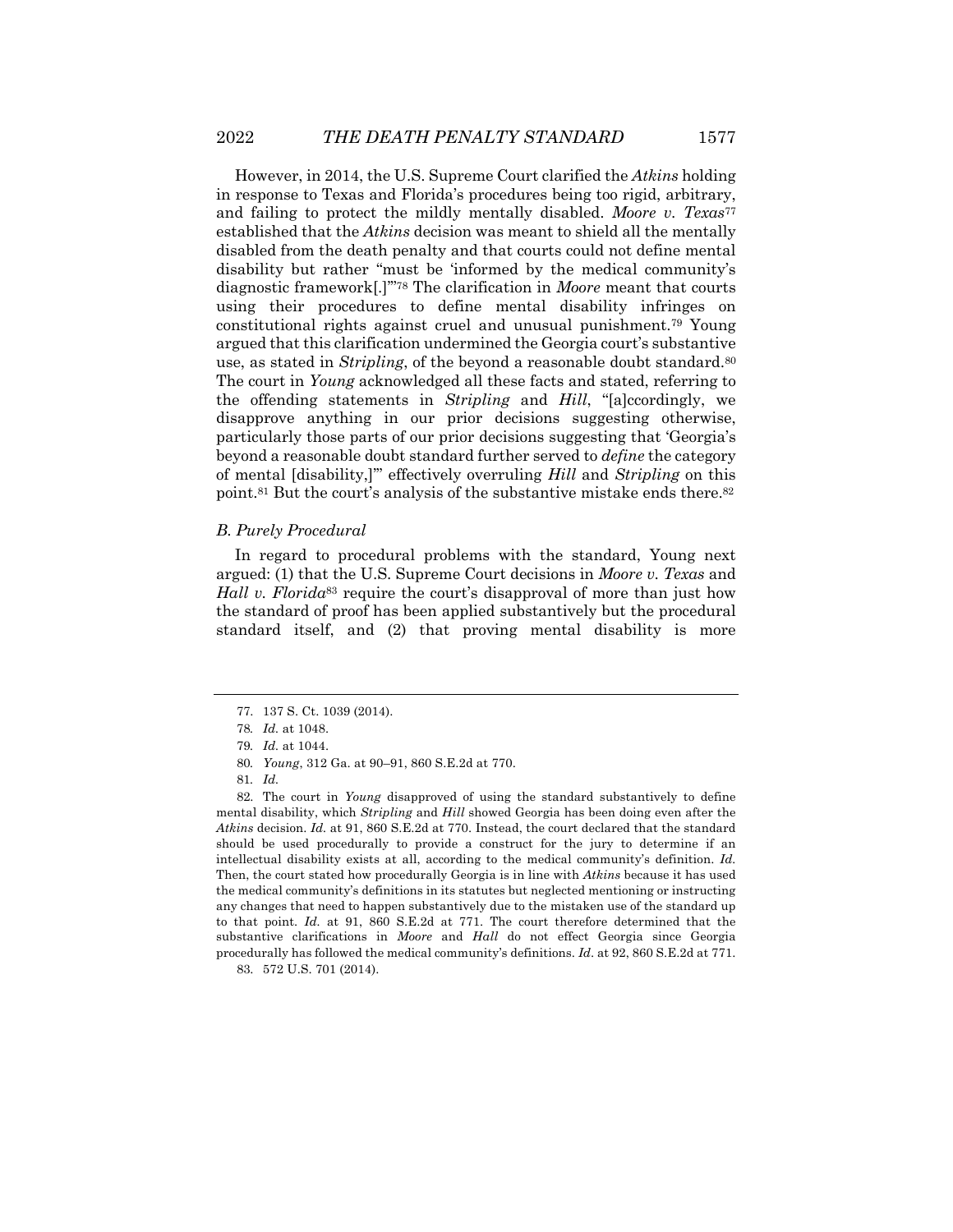procedurally analogous to a claim of incompetence to stand trial than insanity and should be treated as such.84

Before *Moore*, Texas relied on a seven-factor test of the Texas Court of Criminal Appeals's own creation.85 The U.S. Supreme Court ruled that findings of mental disability based on the court's invented tests do not sufficiently protect the mentally disabled.86 Florida law before *Hall*  prevented those who wished to present evidence for mental disability unless their IQ tested below seventy, determining that anyone with an IQ higher than seventy automatically could not be considered mentally disabled.87 The U.S. Supreme Court stated that though the statute

86*. Moore*, 137 S. Ct. at 1044.

87. Freddie Lee Hall kidnapped, beat, raped, and murdered Karol Hurst while she was pregnant and then killed Lonnie Coburn at a convenience store soon after. *Hall*, 572 U.S. at 704. Hall's teachers had identified him as mentally disabled, previous counsel compared him to the lawyer's four-year-old daughter, medical professionals testified that he was significantly disabled with the understanding of a toddler, and his family recognized early his slow learning and difficulty talking. *Id.* at 705–06. Despite those facts, Hall's IQ tested at seventy-one and Florida's threshold for intellectual disability was seventy or below to be allowed to present additional evidence of mental disability. *Id.* at 707. On appeal to the U.S. Supreme Court, the Court acknowledged that the Florida statute on its face could be interpreted as consistent with *Atkins* and the views of the medical community. *Id.* at 711.

<sup>84</sup>*. Young*, 312 Ga. at 92–94 860 S.E.2d at 771, 773; Brief for Appellant at 103–04, Young v. State, 860 S.E.2d 746 (2021) (No. S21P0078).

<sup>85.</sup> Bobby James Moore shot and killed a store clerk during a robbery and was convicted of murder and sentenced to death. *Moore*, 137 S. Ct. at 1044. As a youth, Moore struggled with basic math, measurements, the telling of time, and reading and writing. *Id.*  at 1045. The Texas Court of Criminal Appeals (TCCA) used the guidelines it had established in *Ex Parte* Briseno and determined Moore's execution would not violate the Eighth Amendment. *Id.* at 1044. The TCCA set this *Briseno* standard as an attempt to incorporate the prohibition in *Atkins*. *Id.* at 1046–47. The definition it set departed from the American Psychiatric Association Diagnostic and Statistical Manual of Mental Disorders (DSM) because the clinical definitions include those who are mildly mentally disabled, though not necessarily beyond improvement with professional assistance. *Id.* at 1051. The TCCA suggested there was not a "Texas consensus" among its citizenry that would consider all the same mentally disabled as defined in the DSM as the ones intended to be protected by *Atkins* and opted instead to use the American Association on Mental Retardation (AAMR). *Ex parte* Briseno, 135 S.W.3d 1, 6–7 (Tex. Crim. App. 2004). The AAMR characterizes someone with mental disability as someone with (1) "'significantly subaverage' general intellectual functioning; (2) accompanied by 'related' limitations in adaptive functioning; (3) the onset of which occurs prior to age of 18." *Id.* at 7. The TCCA paired that definition with seven factors it does not cite from any source for courts to use when weighing the evidence, reasoning that it would help courts navigate the divide between those who are diagnosable and those who are mentally disabled for purposes of the Eighth Amendment. *Id.* at 8–9; *Moore*, 137 S. Ct. at 1046. The *Moore* court ruled, as in *Hall*, that the factors developed in the *Briseno* case created "an unacceptable risk that persons with intellectual disability will be executed" because they were drawn from neither the medical community nor *Atkins. Moore*, 137 S. Ct. at 1051, 1053.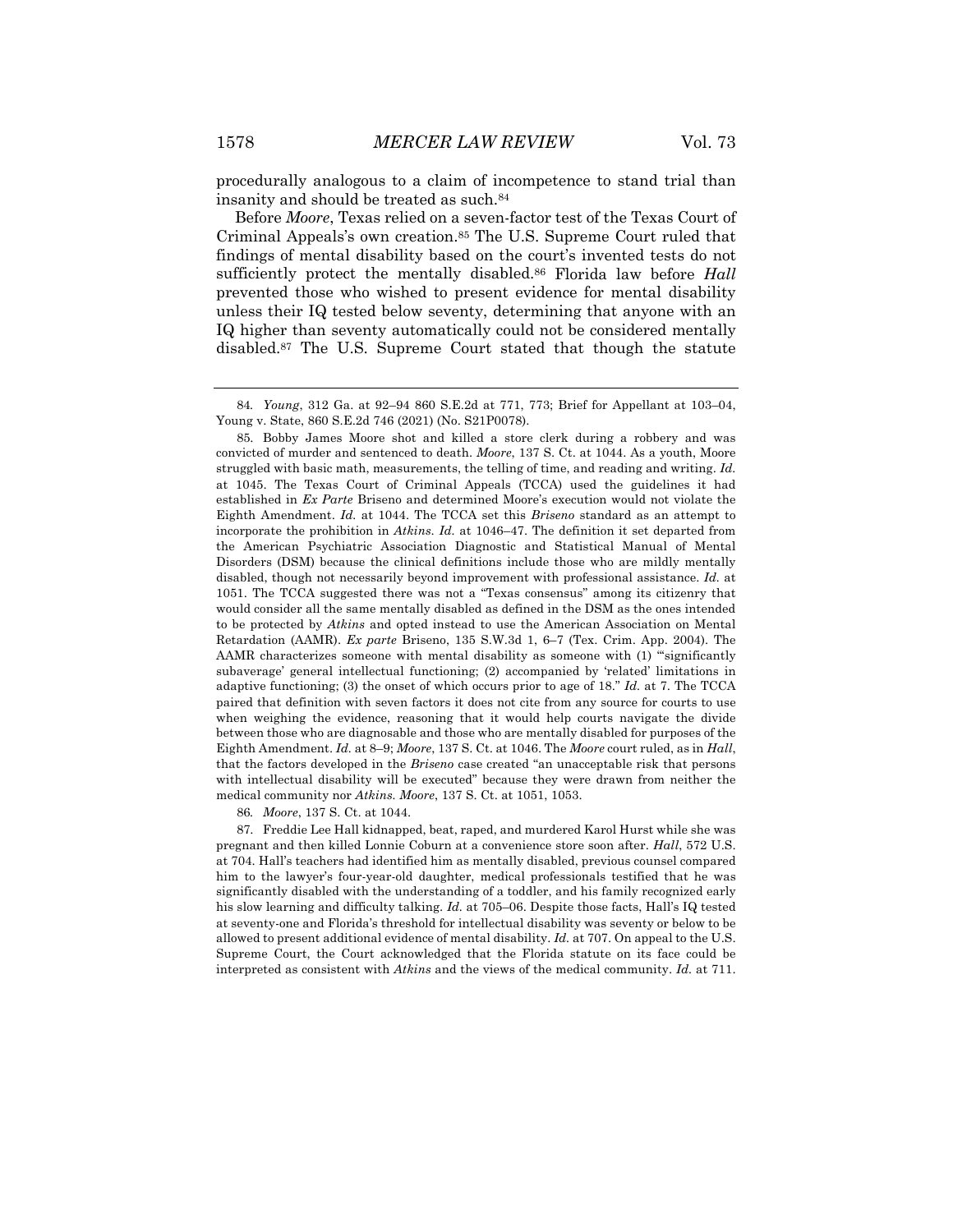appeared in line with *Atkins* on its face, it was being interpreted too narrowly and rigidly and, thus, missed the logic of *Atkins'* Eighth Amendment protections.88

Nevertheless, the court quickly dismissed Young's first argument in a single paragraph, stating that *Moore* and *Hall* only apply to questions on substantive definitions of intellectual disability.89 The U.S. Supreme Court in those cases held that courts must substantively define mental disability in adherence to clinical definitions and the court in *Young* states that these cases are, therefore, inapplicable because Georgia "indisputably does[.]"90

It is this point where several justices, in both concurrence and dissent, expressed doubt about the logic of the lead opinion of Justice Melton. Presiding Justice Nahmias writes in his concurrence, and on behalf of Justice Boggs and Justice Peterson, that the *Hall* and *Moore* decisions certainly cast doubts on the standard but recognizes that it is dangerous to "evolve" the law based on reasoning from the U.S. Supreme Court rather than its holdings.91 Justice Bethel dissents and instead agrees with Young's contention that the *Hall* and *Moore* decisions show that the reasoning behind the beyond a reasonable doubt standard in *Stripling* and *Hill* is analogous to the reasoning and procedures that were struck down in Texas and Florida, which now compel a different conclusion here.<sup>92</sup> Justice Melton, however, swiftly disagreed and moved on to the next point.

However, the way the Florida Supreme Court had interpreted it was too narrow to regard the IQ score as dispositive and neglected other significant factors contrary to experts' processes. *Id.* at 711–12. In response to Florida's argument that *Atkins* left to the states the development of appropriate enforcement, a holding shared by *Young*, the Court responded that in fact *Atkins* provided substantial guidance in its logic. *Id.* at 720–21. "If the States were to have complete autonomy to define intellectual disability as they wished, the Court's decision in *Atkins* could become a nullity, and the Eighth Amendment's protection of human dignity would not become a reality." *Id.* The U.S. Supreme Court, therefore, struck the Florida statute as unconstitutional in its narrow rigidity. *Id.* at 723.

<sup>88.</sup> It was not enough of a justification to say that *Atkins* had left procedural and substantive guidelines to the states when Florida's statute threatened to nullify the Eighth Amendment as defined in *Atkins. Hall*, 572 U.S. at 711, 720-21.

<sup>89</sup>*. Young*, 312 Ga. at 92, 860 S.E.2d at 771.

<sup>90</sup>*. Id.*

<sup>91</sup>*. Id.* at 126–27, 129, 131, 860 S.E.2d at 793, 795–96 (Nahmias, J., concurring specially).

<sup>92</sup>*. Id.* at 131, 860 S.E.2d at 796 (Bethel, J., dissenting). Justice Bethel further notes that a juror who was probably or clearly convinced that a person was mentally disabled would still be authorized to join in sentencing them to death. *Id.* at 133, 860 S.E.2d at 797. While recognizing that all risk cannot be eliminated, the highest burden of proof greatly increases the risk and limits the protection to those who suffer profound mental disabilities. *Id.* at 132–33, 860 S.E.2d at 797.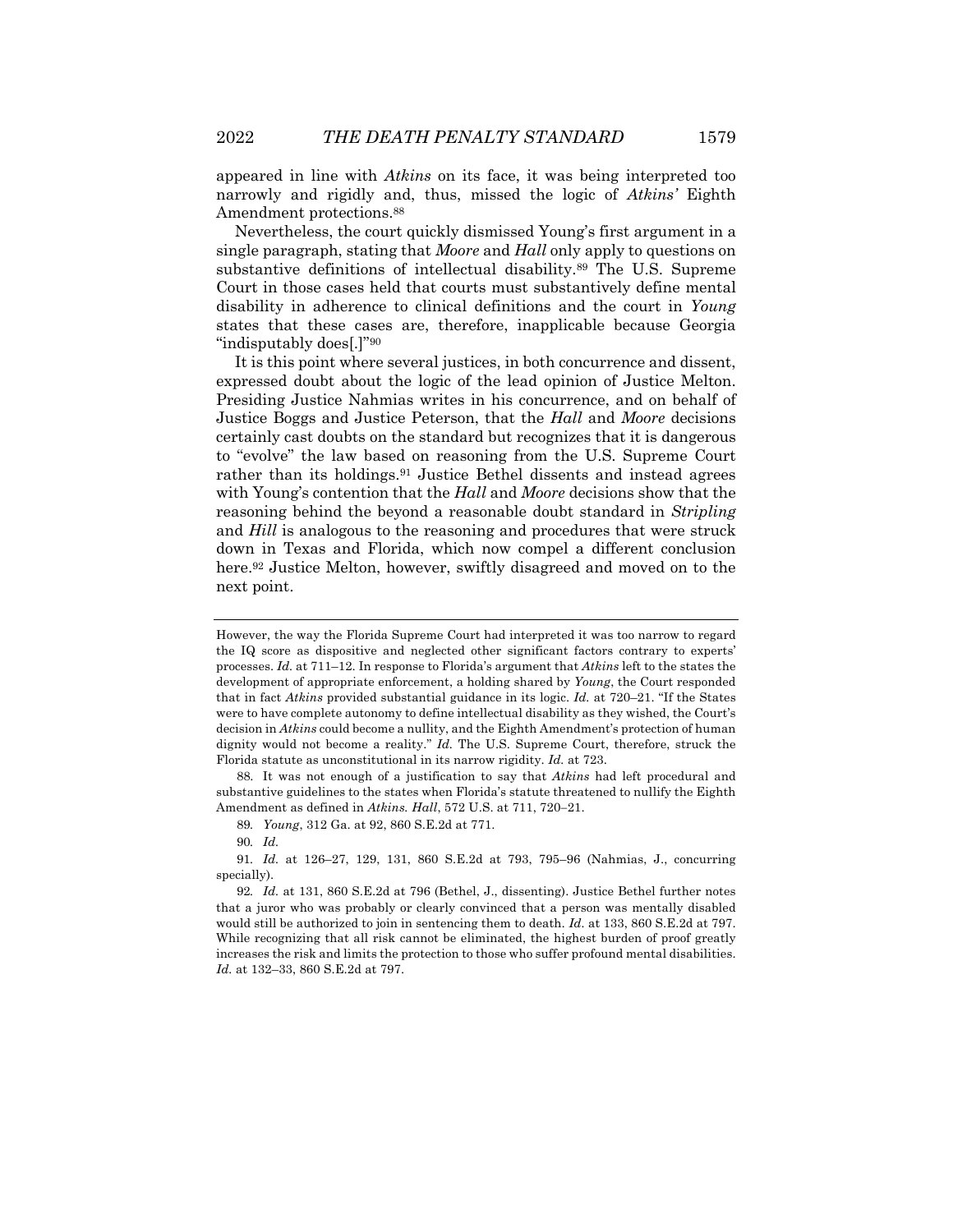In answer to the second argument, the court maintains its consistency with its previous decisions—namely, that mental disability is more akin to insanity than incompetence to stand trial.93 The relevant procedural difference between insanity and incompetence to stand trial is that the U.S. Supreme Court held that courts could require the insane to prove their insanity beyond a reasonable doubt without violating the constitution, but could not require those claiming incompetence to prove it by more than by a preponderance of the evidence.<sup>94</sup>

The court analyzed these propositions from two U.S. Supreme Court cases, *Leland v. Oregon*<sup>95</sup> containing the holding on insanity, and *Cooper v. Oklahoma*<sup>96</sup> containing the holding on incompetence to stand trial.97 The Georgia Supreme Court has held that while both cases are comparable and neither is a perfect fit to guilty but mentally disabled, Leland was a better guide.<sup>98</sup> The rights in controversy in both these cases and *Young* are established as constitutional rights to some degree; *Young* and *Cooper* involve rights the Court considers fundamental and *Leland*'s is not a right secured in the Bill of Rights but was an acceptable definition by the Constitution.99 *Cooper* is comparable in that incompetence to stand trial and guilty but mentally disabled both involve a danger of potentially erroneous sentencing, but *Leland* is comparable in that both insanity and mental disability relieve someone found to be guilty of some amount of the penalty.100

Both incompetence and insanity have some historical, though contrasting, basis: incompetence to stand trial has a history of protecting defendants from being required to meet the beyond a reasonable doubt standard; insanity pleas, on the other hand, historically were required to meet a high standard of proof, to "clearly prove" their insanity; mental

<sup>93</sup>*. Id.* at 96–97, 860 S.E.2d at 774 (majority opinion). Insanity is a defense that eliminates culpability as an element of a crime, meaning, if proved, the defendant would not be found guilty of that crime. Cornell Law School, *Insanity Defense*, LEGAL INFORMATION INSTITUTE, https://www.law.cornell.edu/wex/insanity\_defense (last visited Sept. 23, 2021). Proof of mental disability still admits guilt to the crime but finds less culpability and so changes a sentence from the death penalty to life in prison. *Id.* A person found incompetent to stand trial simply cannot be tried or convicted. *Id.*

<sup>94</sup>*. Young*, 312 Ga. at 89, 860 S.E.2d at 769.

<sup>95.</sup> 343 U.S. 790 (1952).

<sup>96.</sup> 517 U.S. 348 (1996); Raulerson v. Warden, 928 F.3d 987, 1013 (11th Cir. 2019).

<sup>97</sup>*. Young*, 312 Ga. at 92–93, 860 S.E.2d at 771.

<sup>98</sup>*. Id*.

<sup>99</sup>*. Id.* at 93, 96, 860 S.E.2d at 772, 773–74; *Cooper*, 517 U.S. at 355 (holding that trying someone who is incompetent offends fundamental principles of justice rooted deep in traditions and the conscience of the people).

<sup>100</sup>*. Young*, 312 Ga. at 93, 96–97, 860 S.E.2d at 772, 774.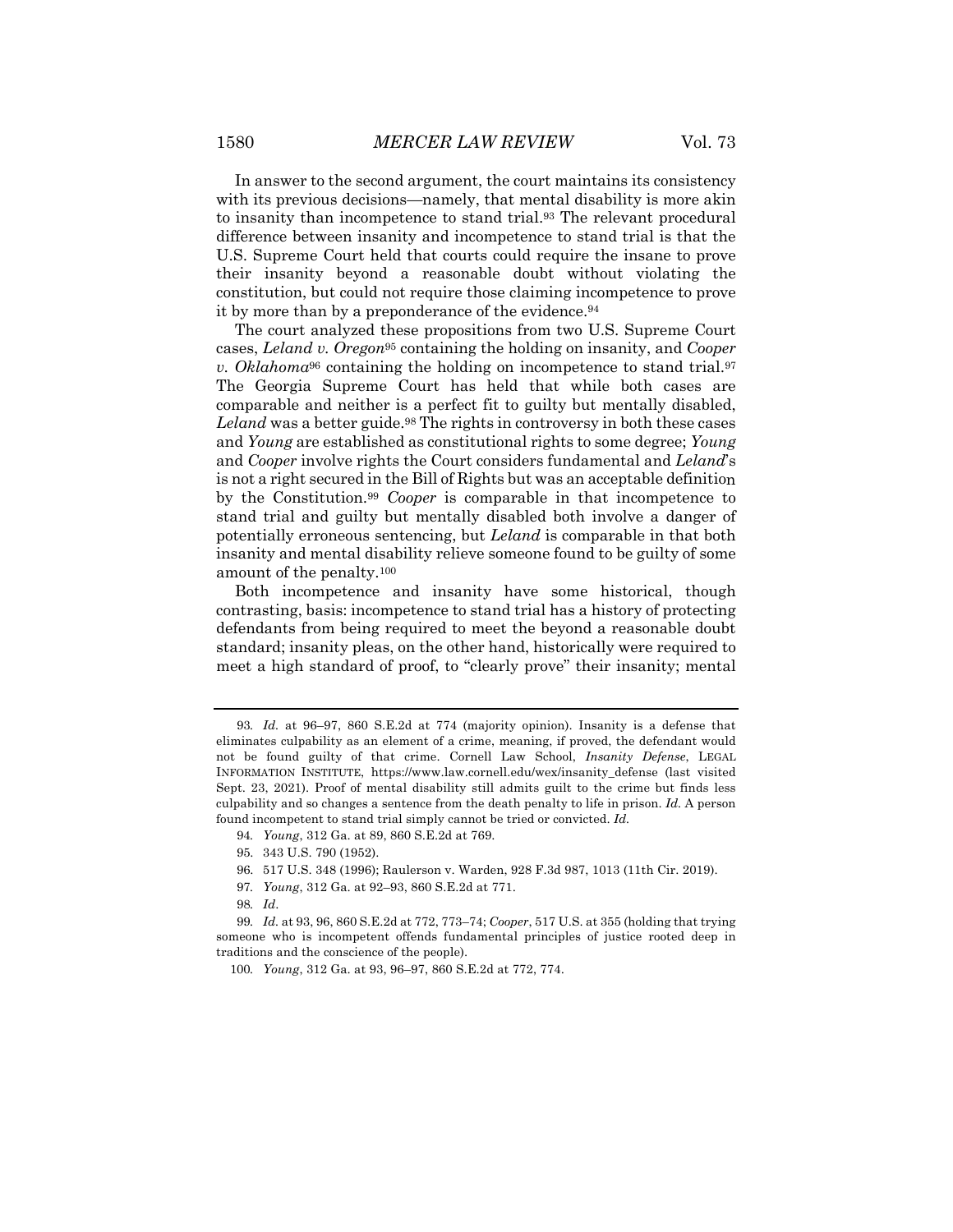disability is a relatively new plea without direct historical cues either way.101 Another quality all three share is that the number of states requiring defendants to establish them beyond a reasonable doubt is very small. Oregon was, at the time of *Leland*, the only state to require the highest burden of proof for insanity and Oklahoma is only one of four states to require the highest burden of proof for incompetence to stand trial.102 The difference, however, is that the U.S. Supreme Court found the near uniformity in standards of proof in incompetence cases to be indicative of the traditions and conscience of the people and thus did not allow the Oklahoma courts to depart from them.103 But in *Leland*, the Court held that the low number was perhaps worth considering but not dispositive and that the mere existence of wiser or fairer methods does not make Oregon's method a violation of due process rights.104

Despite Young's urging that *Cooper* is the more appropriate case, the court in *Young* determined that *Leland* is simply more comparable and persuasive than *Cooper* and held, as the Court in *Leland* did, that a requirement to prove mental disability beyond a reasonable doubt does not violate nationally accepted concepts of basic standards of justice.105

#### *C. Left to the States*

Superseding the court's analysis of *Cooper* and *Leland* is the proposition from *Atkins* that the court intentionally "'l[eft] to the State(s) the task of developing appropriate ways to enforce the [federal] constitutional restriction'" thus the court concludes it is within Georgia's

<sup>101</sup>*. Id.* at 93–95, 860 S.E.2d at 772-73 (stating "the supervisory authority over the federal courts, requir[e] an acquittal in federal prosecutions whenever 'there is reasonable doubt whether [the defendant] was capable in law of committing the crime'"). *Leland* relies on the words "clearly proved" from the *M'Naghten* case (the seminal *M'Naghten* case establishes a widely used insanity test) and language from a supervisory authority which interprets the standard to mean beyond reasonable doubt. *Leland*, 343 U.S. at 796 (quoting M'Naghten 10 Cl. & Fin 200 (H.L.,1843)). The quoted language from *M'Naghten* goes on to describe such persons that are to be judged under the standard as being so insane as to not understand the character or gravity of their actions. *Id.* The Oregon Supreme Court held that the test's purpose is to determine whether the criminal is so diseased that they could not form a plan or the intent to kill. *Id.* at 795. These are the same type of criteria described in the Anti-Drug Abuse Act in 1988, which allowed the death of Johnny Penry. Anti-Drug Abuse Act of 1988, 102 Stat. 4181, 4390. In contrast, the *Atkins* case relaxed the criteria of inclusion in the protected group with mental disabilities and requires states to develop procedural tests to ensure that every degree of mentally disabled individuals are in fact protected. *Atkins*, 536 U.S. at 321.

<sup>102</sup>*. Young*, 312 Ga. at 93, 95, 860 S.E.2d at 772–73; *Raulerson*, 928 F.3d at 1013–14.

<sup>103</sup>*. Young*, 312 Ga. at 93–94, 860 S.E.2d at 772.

<sup>104</sup>*. Id.* at 95–96, 860 S.E.2d at 773.

<sup>105</sup>*. Id.* at 92–93, 96, 860 S.E.2d at 771, 773.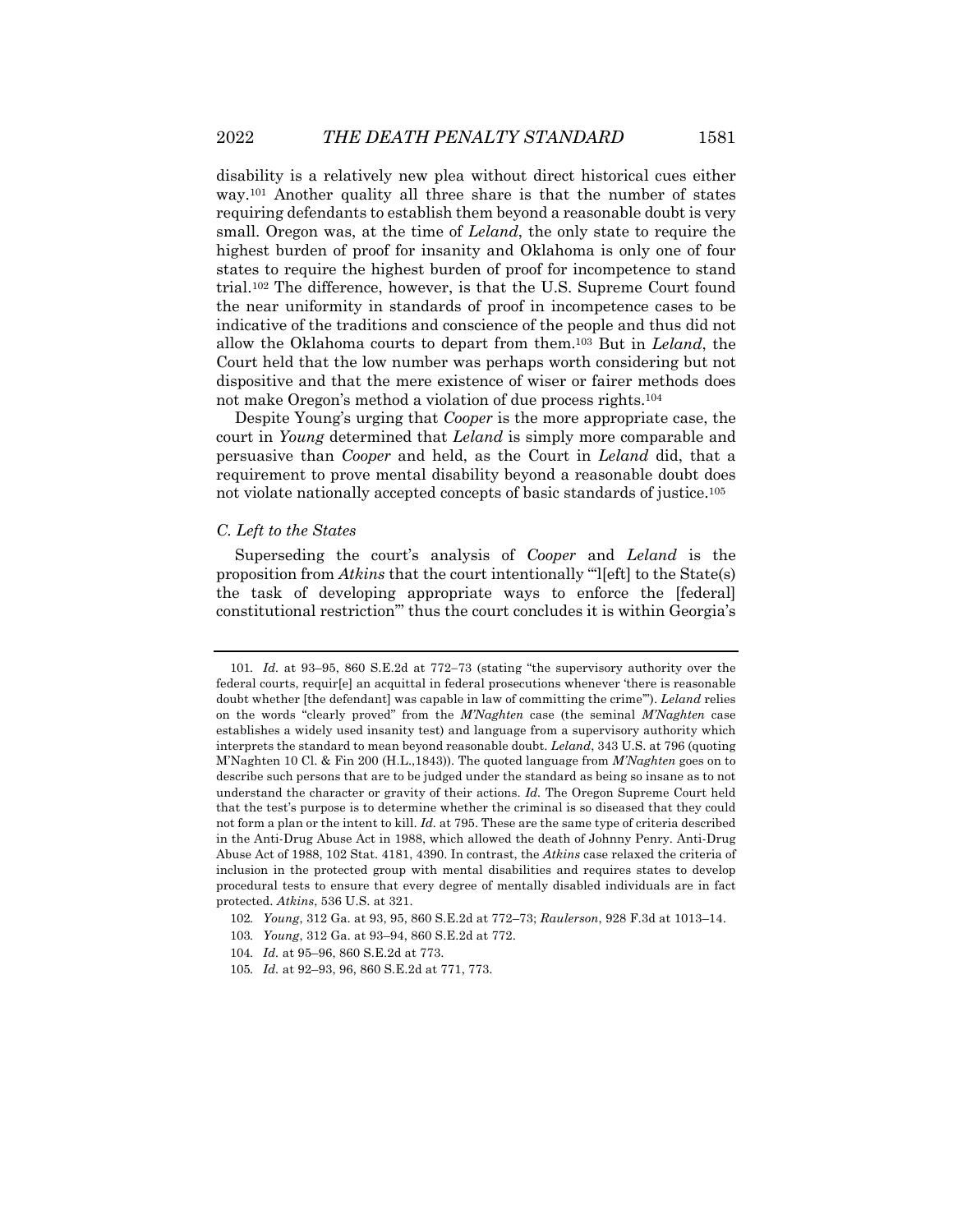discretion to develop procedures that ensure the mentally disabled are being properly identified and protected from the death penalty.106

This proposition is quoted in *Atkins* from *Ford v. Wainwright*,107 a death penalty case from 1986. Here the court in *Young* demonstrated that the beyond a reasonable doubt standard fits into this criterion with, for the first time since this standard has been in dispute, an in-depth discussion on *Ford*.108 Though the quoted language from *Ford*, which *Atkins* quoted to allow the states to develop procedures themselves, is only agreed to by a plurality, the court determined the reasoning behind the statement would still support the conclusion made here.<sup>109</sup>

Alvin Ford was examined, per state policy, by three psychiatrists together for thirty minutes each in front of the Governor, his counsel, and the State's counsel; all three psychiatrists gave their analyses to the Governor, who made the decision on whether Ford was competent.110 The Court said this method failed to protect Ford's constitutional interests by any stretch.111 But, even in light of Florida's failure, the Court still left the task of developing proper procedures to the states.112 Because Georgia's procedures are not, according to the court in *Young*, remotely as grievous and its procedures more restricted, it reasons the U.S. Supreme Court would still agree here to continue to allow Georgia to expect the mentally disabled to prove their disability beyond a reasonable doubt.113

A standard of proof is not mentioned in *Ford*, but given that the Court was aware of the risk to the mentally disabled and the fact that the Governor was unrestrained in whatever standard they were employing, the court in Young reasons that the Court in *Ford* would have included

<sup>106</sup>*. Id.* at 97, 860 S.E.2d at 774.

<sup>107.</sup> 477 U.S. 399, 399, 416 (1986). "If the states were to have complete autonomy to define intellectual disability as they wished, the Court's decision in *Atkins* would become a nullity and the Eighth Amendment's protection of human dignity would not become a reality." *Hall*, 572 U.S. at 720–21. *Ford* came at a time ten years after the moratorium ended and almost two decades before *Atkins* when death sentencing was at one of its alltime peaks and no legislation yet existed protecting the mentally disabled from execution at all. *The History of the Death Penalty: A Timeline*, DEATH PENALTY INFORMATION CENTER https://deathpenaltyinfo.org/stories/history-of-the-death-penalty-timeline (last visited Nov. 18, 2021); *The Death Penalty in 2018: Year End Report*, DEATH PENALTY INFORMATION CENTER (Dec. 14, 2018), https://deathpenaltyinfo.org/facts-and-research/dpic-reports/dpicyear-end-reports/the-death-penalty-in-2018-year-end-report.

<sup>108</sup>*. Young*, 312 Ga. at 97–100, 860 S.E.2d at 774–77.

<sup>109</sup>*. Id.* at 98, 860 S.E.2d at 775 (discussing the difficulties *Ford* and *Atkins* pose).

<sup>110</sup>*. Ford*, 477 U.S. at 412–13.

<sup>111</sup>*. Id*. at 413.

<sup>112</sup>*. Id*. at 416–17; *Young*, 312 Ga. at 99, 860 S.E.2d at 775.

<sup>113</sup>*. Young*, 312 Ga. at 98, 100, 860 S.E.2d at 775–76.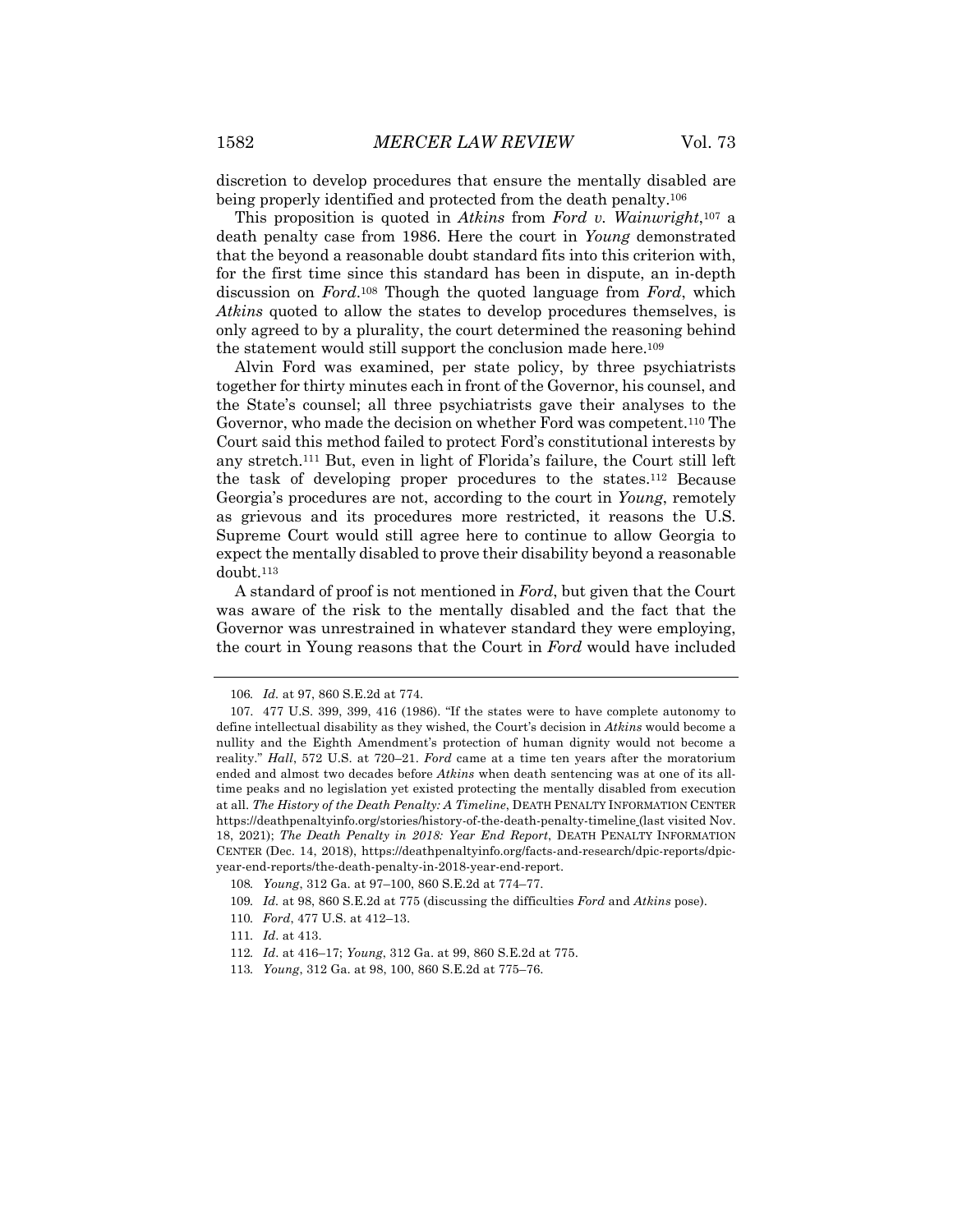restrictions on a standard of proof if it thought it were necessary to avoid results like *Ford*.114 The *Ford* concurring opinion asserted that the blanket of freedom was too much and that courts should be bound by some procedures, for example an impartial board that can receive evidence and perform their own examinations.115

Overall, the court in *Young* concludes that the task at hand is not to judge the wisdom of the beyond a reasonable doubt standard of proof from a policy perspective, but to determine if Georgia's use of the standard is unconstitutional.116 Because Young failed to show otherwise, the judgment below was affirmed and the beyond a reasonable doubt standard of proof for mentally disabled defendants facing the death penalty still stands.117

#### V. IMPLICATIONS

Current procedures in Georgia present a similar risk of error to the mentally disabled as in Texas and Florida before the ruling of *Moore* and *Hall*. And, like both *Moore* and *Hall*, when Young appeals to the U.S. Supreme Court,<sup>118</sup> there is a reasonable chance the Court will overturn the Georgia Supreme Court's decision in order to ensure the mandated protection of the mentally disabled.

If the appeal fails, Georgia will continue to be the most difficult state for a capital defendant with a mental disability to claim a constitutional right to not be executed and, therefore, the state most likely to execute the mentally disabled. Most states set a preponderance of the evidence standard and a few set the bar at clear and convincing.119 Georgia is the only state that has the beyond a reasonable doubt standard imposed on the defendant to prove mental disability.120 Throughout the challenges to Georgia's standard of proof over the years, the dissents continue to echo the point that the standard is insurmountable and thus not protecting

<sup>114</sup>*. Id*. at 99–100, 860 S.E.2d at 775–76. As mentioned above, *Ford* was before any legislation on the issue at all. Though there would have been plenty of public discussion at this time no state had yet established any mandate, let alone a standard of proof, to debate or a consensus on which to use or which standards could have damaging effects.

<sup>115</sup>*. Ford*, 477 U.S. at 427.

<sup>116</sup>*. Young*, 312 Ga. at 100, 860 S.E.2d at 776.

<sup>117</sup>*. Id*.

<sup>118</sup>*. ACLU Statement on Georgia Supreme Court's Decision In Rodney Young Case*, AMERICAN CIVIL LIBERTIES UNION (June 1, 2021), https://www.aclu.org/press-releases/aclustatement-georgia-supreme-courts-decision-rodney-young-case; Petition for Writ of Certiorari, *Young v. State*, 312 Ga. 71, 860 S.E.2d 746 (Nov. 24, 2021).

<sup>119</sup>*. Raulerson*, 928 F.3d at 1013-14.

<sup>120</sup>*. Id*. at 1013; Petition for Writ of Certiorari, *supra* note 118, at 25.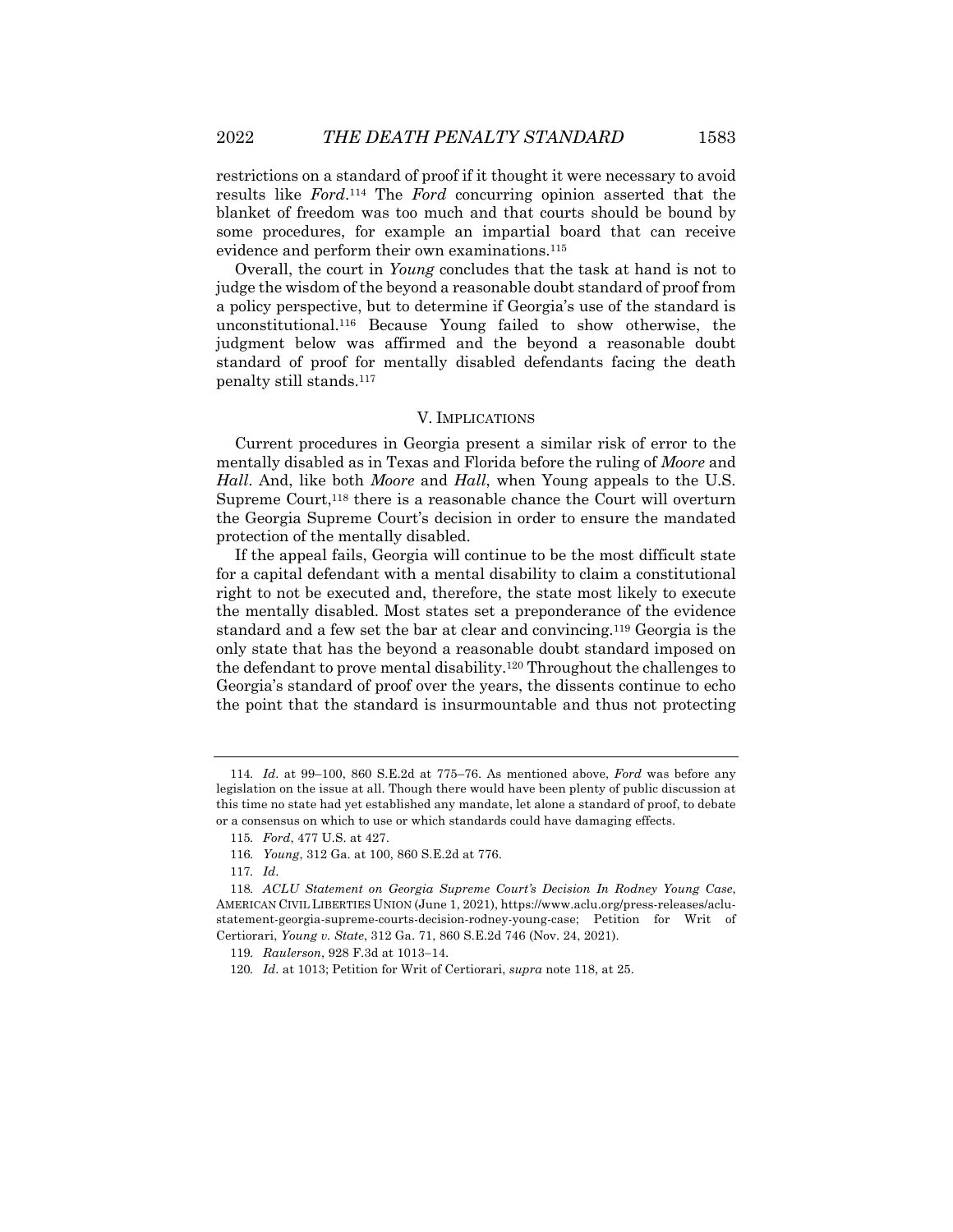anyone and infringing on the categorical prohibition of *Atkins*.121 Those fears have been confirmed.

Since the statute's enactment and until at least 2019, not one single capital defendant convicted of intentional murder has successfully proved their mental disability beyond a reasonable doubt to protect them from the death penalty.122 In contrast, 55% of capital defendants nationally who attempt to prove mental disability under *Atkins* succeed.123 This discrepancy reveals the reality of the standard's effect on Georgia's at-risk population targeted by *Atkins*.

These results are analogous to the dangers presented in *Moore* and *Hall*, which led to their overruling. After those rulings, the average number of death sentences per year in both Texas and Florida have been cut by more than half. Florida sentenced on average fifteen people a year to death up to 2014, the year *Hall* was decided. After 2014, that average dropped to six. In Texas, death sentences fluctuated a bit but averaged at about nine per year, dropping to four after 2014.124 While attributability of the drops to the judicial shields for the mentally disabled is not conclusive based on available data, there exists a correlation indicative of a strong, reasonable inference.125

124*. Death Sentences in the United States Since 1977*, DEATH PENALTY INFORMATION CENTER https://deathpenaltyinfo.org/facts-and-research/sentencing-data/death-sentencesin-the-united-states-from-1977-by-state-and-by-year (last visited Nov. 18 2021). There are likely many factors at play with these declines, but homicides in both Texas and Florida have only increased since 2014, so it is not likely be attributable to fewer capital crimes. *National Center for Healthcare Statistics*, CENTERS FOR DISEASE CONTROL (Feb. 16, 2021), https://www.cdc.gov/nchs/pressroom/sosmap/homicide\_mortality/homicide.htm.

125. Trends in national statistical data unquestionably show the evolving standards of society about the death penalty generally, but they may also suggest a correlation between the death penalty and mental disability and possibly, and more disturbingly, that the mentally disabled have made up a significant portion of those being sentenced to death and not just in Texas and Florida. There is a large drop between 1999–2001 and since then a steady decline nationwide. While it is unclear whether the drops around the time of *Atkins* are due to the *Atkins* decision or other factors, it is likely to at least be a contributor. To show the comparison in average sentencing and when precisely they trend down or drop, the numbers below will reflect the number of people sentenced to death for the five years

<sup>121</sup>*. Stripling*, 289 Ga. at 377, 711 S.E.2d at 671 (Benham, J., dissenting); *Hill*, 277 Ga. at 272–73, 587 S.E.2d at 629 (Sears, J., dissenting); *Young*, 312 Ga. at 132, 860 S.E.2d at 797 (Bethel, J., dissenting); *Raulerson*, 928 F.3d at 1009 (Jordan, J., concurring in part and dissenting in part).

<sup>122.</sup> Lucas, *supra* note 35, at 582; *Raulerson*, 928 F.3d at 1009 (Jordan, J., concurring in part and dissenting in part); Liptak, *supra* note 58.

<sup>123</sup>*. Raulerson*, 928 F.3d at 1018 (Jordan, J., concurring in part and dissenting in part) (citing John H. Blume, et al., *A Tale of Two (and Possibly Three) Atkins: Intellectual Disability and Capital Punishment Twelve Years After the Supreme Court's Creation of a Categorical Bar*, 23 WM & MARY BILL RTS. J. 393, 397 (2014)).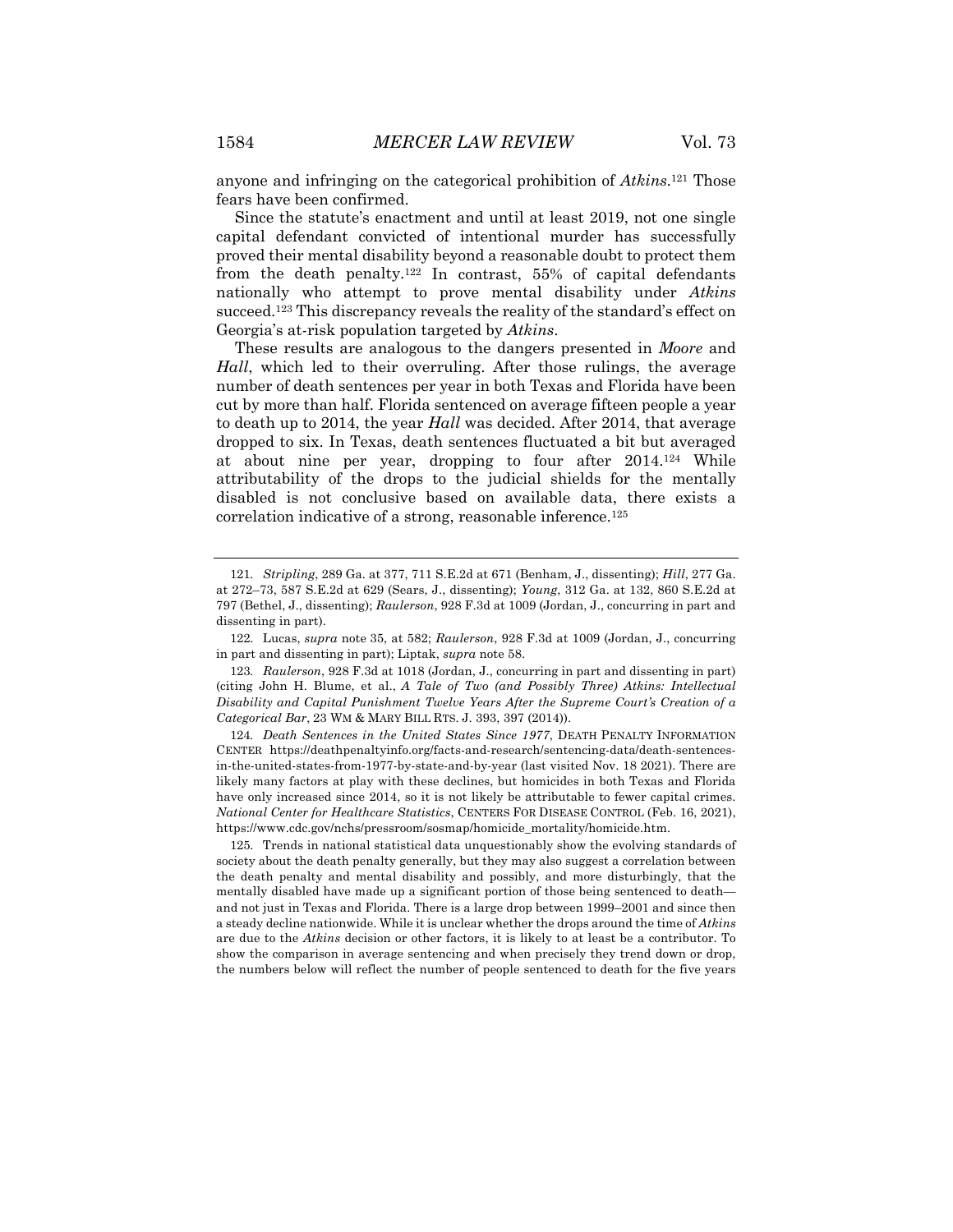Overruling *Young* would allow similar effects on Georgia law as Texas and Florida underwent as they realigned with *Atkins*. <sup>126</sup> Though Georgia's numbers are not as high as either Texas or Florida and its noncompliance with *Atkins* more difficult to spot, the inconsistency is still reflected in the numbers and its legal implications are effectively the

After 2014, the year of both *Moore* and *Hall*, fourteen of the twenty-nine states that still had the death penalty appear to have been significantly impacted by those decisions. Florida, Washington, Oregon, Pennsylvania, Louisiana, Mississippi, North Carolina, Texas, and Washington all see significant drops in sentencing. This correlation is more noticeable and suggestive than the declines after *Atkins*. Again, to show the drops in average as well as the correlation to the year of *Moore* and *Hall* the numbers below will show averages as well as decisions 2011–2014 verses 2015–2018. Pennsylvania dropped from sentencing an average of 5 people per year to 1.3 (4, 6, 4, 4, vs. 2, 1, 2, 1.) Louisiana dropped from 2.75 per year to .3 (5, 2, 0, 3 vs. 1, 0, 0, 1.) Mississippi dropped from 2 per year to .83 (1, 2, 2, 1, vs. 1, 0, 1, 2.) North Carolina dropped from 3.1 to .6 (3, 0, 1, 3 vs. 0, 1, 0, 0.) Oregon has only sentenced one person since 2014. South Dakota, Kentucky, Indiana, and Connecticut have not sentenced anyone since that year, Washington since the year before, and Delaware since the year after. All states drop in sentencing during the 2000s, though not all appear as clearly correlated with those two decisions.

The national total of those sentenced has decreased almost every year since 1998. Since *Atkins* the number of people sentenced per year decreases at an average of thirteen less each year—in 2015, after *Hall* and *Moore*, it dropped by twenty-four. The most significant drops occurred between 1999 and 2001, right before *Atkins*, from 279 sentenced in 1999 and only 153 in 2001. This suggests not only justification for the Court in *Atkins* taking its cues from society but also that there were obviously other impactful factors besides society's views on mental disability that have taken effect. None the less, the correlations to years of significant decisions tightening protection for the mentally disabled are hard to ignore.

This data is significant because it suggests that the mentally disabled were indeed being sentenced to death before and still after *Atkins* and that changes like *Moore* and *Hall* are actually efficacious in appropriately protecting some from the death penalty. And further, this data suggests that some states implementation of *Atkins* still allowed for sentencing many mentally disabled to death despite their claim to not disturb *Atkins's* direction. Thus, merely applying *Atkins* without the subsequent clarifications may not be enough to protect the mentally disabled. It is unnervingly likely that the states whose decline in sentencing after *Moore* and *Hall* were previously sentencing people with mental disabilities; after those decisions there were simply fewer capital defendants left who were eligible. DEATH PENALTY INFORMATION CENTER*, supra* note 124.

126. Incidentally, Texas has a "preponderance of the evidence" standard, set by the same case the seven-factor test originated from, and Florida has a "clear and convincing" standard. *Ex Parte* Briseno, 135 S.W.3d 1, 12 (Tex. Crim. App. 2004); Fla. Stat. Ann § 921.137(4) (2021).

before (1998–2002) verses after (2003–2007) *Atkins* per state. Illinois: 7, 8, 9, 1, 6 vs. 2, 4, 1, 3, 3. Indiana: 3, 2, 2, 0, 4 vs. 1, 0, 1, 0, 0. Pennsylvania: 12, 15, 12, 6, 9 vs. 6, 5, 7, 4, 6. Florida: 25, 20, 20, 15, 10 vs. 11, 9, 15, 18, 21. Louisiana: 9, 10, 9, 2, 7 vs. 1, 6, 4, 3, 1. Arkansas: 4, 5, 3, 2, 0 vs. 0, 2, 2, 0, 2. North Carolina: 20, 24, 18, 14, 7 vs. 6, 4, 6, 5, 3. Tennessee: 4, 6, 4, 3, 4, vs. 6, 3, 2, 1, 1. Texas: 39, 43, 31, 24, 14 vs. 29, 23, 14, 11, 14. California: 31, 43, 31, 24, 14 vs. 19, 11, 23, 17, 10. Virginia: 9, 7, 8, 4, 3 vs. 6, 2, 1, 2, 1. New Mexico has not sentenced anyone since 2002, the year of *Atkins*, New York since 2003, and New Jersey and Wyoming since 2004.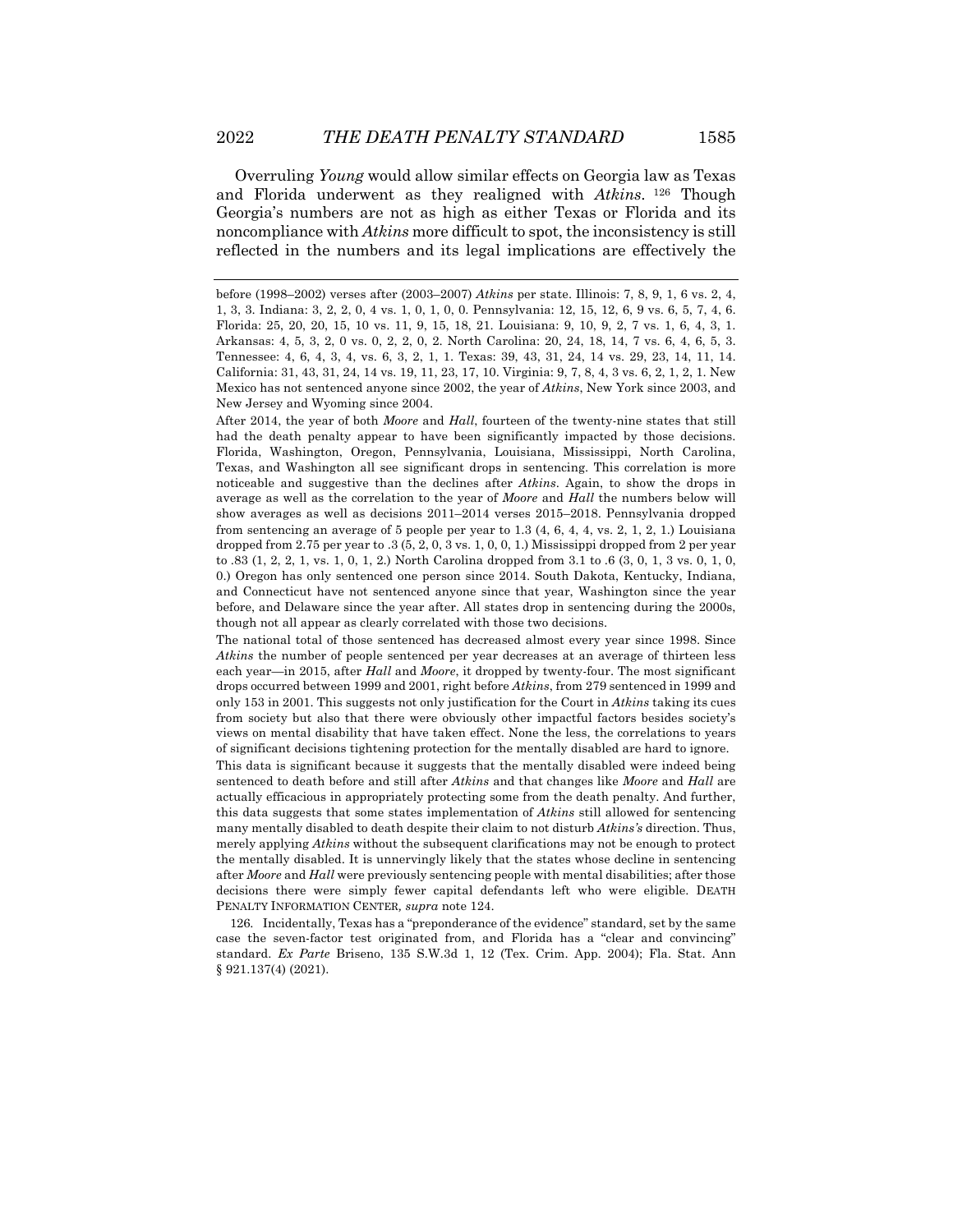same—that is, providing insufficient barriers against executing the mentally disabled. Even with fewer death sentences, over thirty years without protecting one capital defendant is telling.

Why does it make a difference if the numbers are all going down anyways? It goes without saying that to those individuals it matters a great deal. But beyond that there is no security that if the trend reversed, as it has in the past, the mentally disabled would still be guaranteed their constitutional right because the changes in Georgia's numbers are not attributable to legislation or caselaw.127 There are not droves of capital defendants congesting death row as in the 90s, but as no legal protection in Georgia has been heightened for them since the 80s, the mentally disabled cannot rely on state law for protection.128 Though Georgia's sentencing per year has declined steadily with the rest of the country, it is not because of the protection from the law but in spite of it.

Regardless of how the numbers play out, this burden of proof on capital defendants is out of line with national consensus and does not reflect the changes mandated by *Atkins*. Being rid of the procedural blockade could encourage more capital defendants who suffer with mental disabilities to receive the appropriate punishment for their crimes; accuracy will improve, and Georgia can join the 55% of the rest of the country and the beyond reasonable doubt standard can instead be retired to function in the way it was intended.129

While the *Young* plurality dismisses this comparison because Georgia has always relied on prevailing clinical standards to define mental disability unlike *Moore* and *Hall*, this argument is obviously only partially true, given that it admitted that at one time it was using this standard of proof to "further served to define" the category.130 Regardless, the data shows that the statute is not functioning as *Atkins* had intended.

Many believe Georgia is almost certainly executing some mentally disabled in its attempt to ensure 100% proof positive of a diagnosis experts agree is "exceedingly, [and] perhaps uniquely, ill-suited to proof

<sup>127</sup>*. The Death Penalty in 2018: Year End Report*, DEATH PENALTY INFORMATION CENTER (Dec. 14, 2018), https://deathpenaltyinfo.org/facts-and-research/dpic-reports/dpicyear-end-reports/the-death-penalty-in-2018-year-end-report.

<sup>128</sup>*. Id*.

<sup>129.</sup> Petition for Writ of Certiorari, *supra* note 118, at 25–26.

<sup>130.</sup> Where previously this court sided with the defense that the beyond reasonable doubt standard "served to define the category of mental disability" it here rejects that defense and instead accepts that the standard serves as a "way to enforce" the constitutional restriction. Either way, there is little evidence to show the standard will not perform the same function it has since the 80s. *Stripling*, 289 Ga. at 373, 711 S.E.2d at 668; *Young*, 312 Ga. at 91–92, 860 S.E.2d at 771.